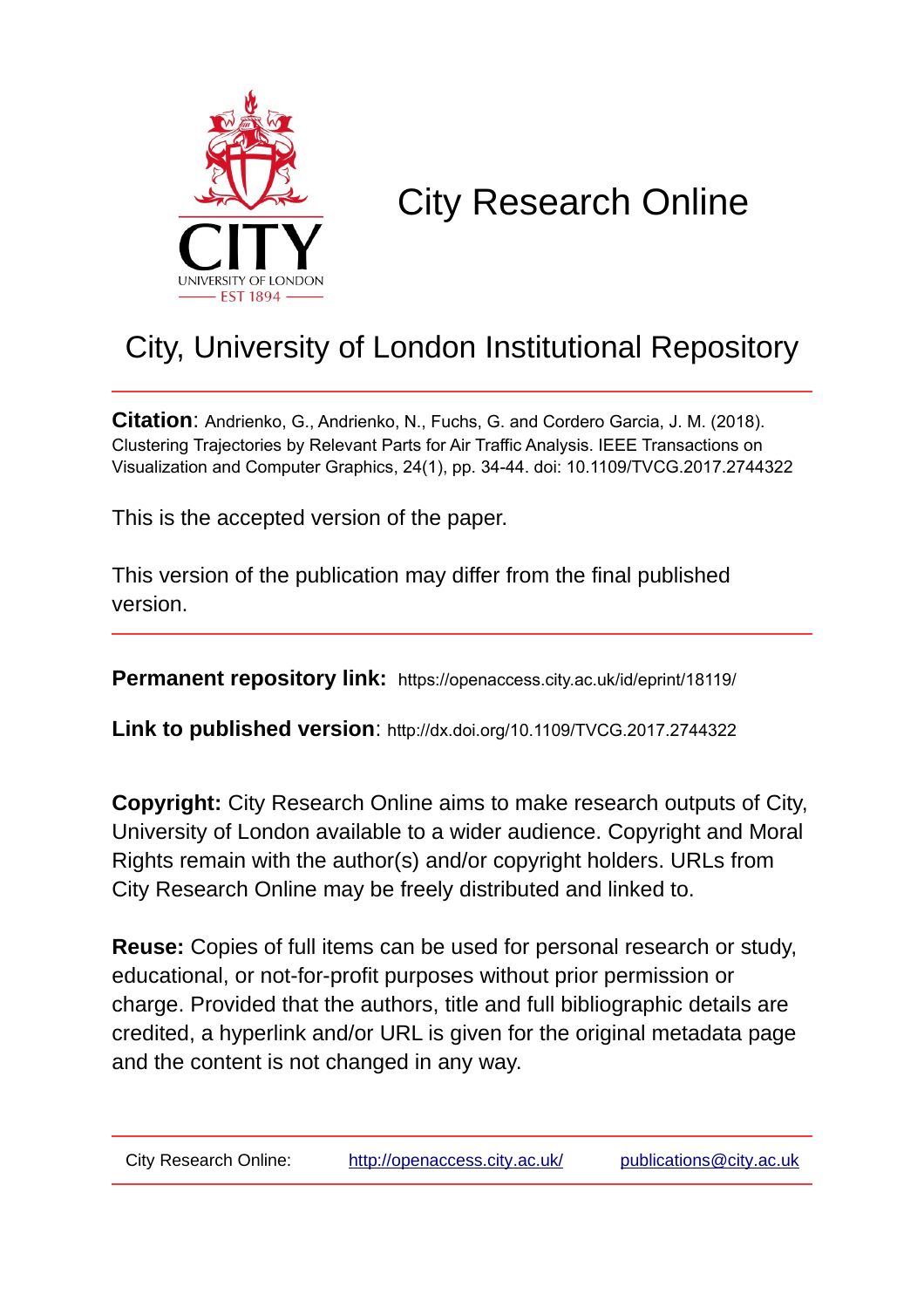# Clustering Trajectories by Relevant Parts for Air Traffic Analysis

Gennady Andrienko, Natalia Andrienko, Georg Fuchs, and Jose Manuel Cordero Garcia



Fig. 1. Different approach routes to London airports are represented in a 3D view by central trajectories of density-based clusters of relevant parts of flight trajectories. The images show the routes that were used in two days with different wind parameters.

<span id="page-1-0"></span>**Abstract**—Clustering of trajectories of moving objects by similarity is an important technique in movement analysis. Existing distance functions assess the similarity between trajectories based on properties of the trajectory points or segments. The properties may include the spatial positions, times, and thematic attributes. There may be a need to focus the analysis on certain parts of trajectories, i.e., points and segments that have particular properties. According to the analysis focus, the analyst may need to cluster trajectories by similarity of their relevant parts only. Throughout the analysis process, the focus may change, and different parts of trajectories may become relevant. We propose an analytical workflow in which interactive filtering tools are used to attach relevance flags to elements of trajectories, clustering is done using a distance function that ignores irrelevant elements, and the resulting clusters are summarized for further analysis. We demonstrate how this workflow can be useful for different analysis tasks in three case studies with real data from the domain of air traffic. We propose a suite of generic techniques and visualization guidelines to support movement data analysis by means of relevance-aware trajectory clustering.

# **1 INTRODUCTION**

Movement data are widely collected nowadays in various domains, such as animal ecology, sports, and land, sea, and air traffic. The increasing availability of air traffic data through live trackers such as FlightRadar24 [\[3\]](#page-10-0) and FlightAware [\[2\]](#page-10-1) raised substantial interest of general public and provoked numerous artistic visualizations and animations of air traffic in the web [\[38\]](#page-10-2) and mass media (e.g. [\[1\]](#page-10-3)).

In air traffic management and control, movement data describing planned and actual flights are used for planning and monitoring purposes with the goal of increased utilization of air space capacities without compromising the safety of passengers and cargo, nor timeliness of flights. The significant increase of performed flights in the limited air space multiplies the complexity of planning, management, and monitoring tasks, which is accompanied by continuously growing amounts of data that need to be analyzed. There is a need for powerful analysis methods suitable for the data and tasks in the aviation domain. Our work has been motivated by tasks requiring the analysis of flight routes. We propose an analytical workflow and a suite of computational, visual, and interactive techniques, the core of which is density-based clustering of trajectories by the similarity of the followed routes. Despite the original motivation, the workflow and techniques are generic and can be used for movement analysis in various domains.

Clustering is an efficient and commonly used instrument for handling

- *Gennady Andrienko and Natalia Andrienko are with Fraunhofer IAIS and City University London. E-mail: gennady.andrienko@iais.fraunhofer.de.*
- *Georg Fuchs is with Fraunhofer Institute IAIS. E-mail: georg.fuchs@iais.fraunhofer.de.*
- *• Jose Manuel Cordero Garcia is with CRIDA (Reference Center for Research, Development and Innovation in ATM). E-mail: jmcordero@e-crida.enaire.es*

*Manuscript received xx xxx. 201x; accepted xx xxx. 201x. Date of Publication xx xxx. 201x; date of current version xx xxx. 201x. For information on obtaining reprints of this article, please send e-mail to: reprints@ieee.org. Digital Object Identifier: xx.xxxx/TVCG.201x.xxxxxxx*

large amounts of complex data and creating understandable overviews of properties and patterns that exist in the data. Clustering of trajectories, which are complex spatio-temporal constructs, requires specific distance functions to assess the (dis)similarity between the trajectories.

There exist analysis tasks for which only certain parts of trajectories are relevant. The analysis needs to be focused on these relevant parts while keeping the integrity of the available trajectories. For example, for different analysis tasks in the aviation domain, it may be necessary to focus on the initial or final parts of the flights (to analyze takeoff or landing schemes), or to ignore these parts and consider the variety of the routes from the origins to the destinations, or to deal with the parts of the flights within a certain area or volume in the air space. When clustering is used for such tasks, it needs to be applied only to the task-relevant parts of the trajectories. A straightforward approach is to extract the relevant parts from the trajectories and supply them to the clustering algorithm. However, the division into relevant and irrelevant parts may be temporary and change throughout the analysis process. It may be necessary to cluster trajectories based on different selections of relevant parts while the integrity of the trajectories needs to be preserved. Hence, clustering of trajectories needs to be implemented so that the current selection of task-relevant parts is taken into account.

Relevance-aware clustering of trajectories is the topic of this paper. Based on the available related work (Sect. [3\)](#page-2-0), we propose (1) visualization guidelines for supporting interactive selection of task-relevant parts of trajectories (Sect. [4.1\)](#page-3-0); (2) an approach to relevance-aware densitybased clustering of trajectories (Sect. [4.2\)](#page-4-0); (3) a method for summarized representation of clusters by their central trajectories (Sect. [4.3\)](#page-4-1); (4) demonstration of the effectiveness of the proposed techniques through case studies of real-world air traffic management problems (Sect. [5\)](#page-5-0).

The main contribution of the paper is a set of techniques and visualization guidelines for supporting relevance-aware cluster analysis of trajectories (RACAT). We begin with a brief introduction of the workflow comprising this kind of analysis, which will help us to clearly position our work among the related works discussed in Sect. [3.](#page-2-0)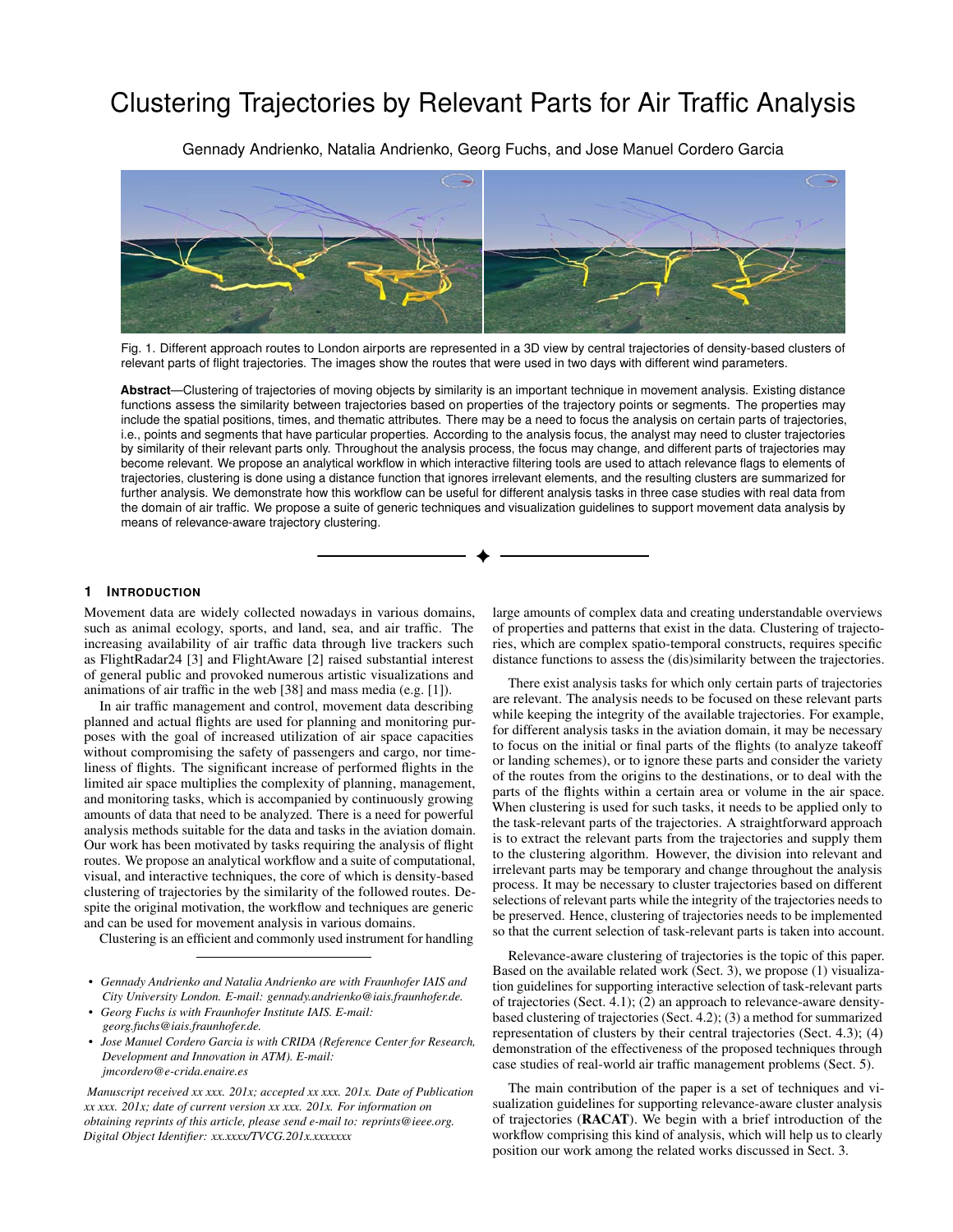# <span id="page-2-1"></span>**2 RACAT WORKFLOW IN A NUTSHELL**

The input to the workflow is a set of trajectories  $Tr = \{tr_1, tr_2, ..., tr_k\}$ , where each trajectory is a sequence of points  $tr_i = \langle p_1^i, p_2^i, ..., p_{L(i)}^i \rangle$ ,  $L(i)$  being the length of the trajectory  $tr_i$ . Each point  $p_j^i$  describes a spatial location and, possibly, movement attributes of a moving object at some time moment or during an interval; that is, a point is a tuple  $\langle t, l, \{a\} \rangle$ , where *t* is a time reference, *l* is a location in a two- or threedimensional space, and  $\{a\}$  is a combination of values of movement attributes. At the overall level, the workflow consists of three steps:

Filter: By interactive visually supported filtering, select relevant parts of the trajectories. The filtering is applied to the *points* of the trajectories. Filter conditions may refer to any of the components <  $t, l, a >$ , i.e., points can be filtered based on the times, spatial locations, and/or movement attributes. The output of this step is a set of *relevance masks*  $M(Tr) = \{m_1, m_2, ..., m_k\}$ . A mask  $m_i$  referring to trajectory  $tr_i$ is a sequence of relevance flags  $m_i = \langle r_1^i, r_2^i, ..., r_{L(i)}^i \rangle; r_j^i \in \{1, 0\}$ . A point  $p_j^i$  is called *active* when  $r_j^i = 1$  and *inactive* otherwise. The filter conditions defining the masks need to be set so that the active points correspond to relevant trajectory parts as conceived by the analyst.

Cluster: Apply a generic density-based clustering algorithm to the set of trajectories *Tr* with their masks *M*(*Tr*) using a trajectory-specific distance function  $D(tr_1, m_1, tr_2, m_2) \rightarrow R_{\geq 0}$  that takes into account the relevance masks. For a given pair of trajectories  $tr_1$  and  $tr_2$  with the respective masks  $m_1$  and  $m_2$ , the function returns a non-negative real number that is considered as the distance between the trajectories *tr*<sup>1</sup> and *tr*2. On this basis, the clustering algorithm defines groups of close trajectories, called *clusters*, and marks trajectories that are not close enough to others as noise. The output of this step is an assignment of cluster labels to the trajectories:  $L(Tr) = \{L_1, L_2, ..., L_k\}$ , where  $L_i \in \{C_1, C_2, ..., C_m, noise\}, C_1, C_2, ..., C_m$  being the clusters.

Summarize and analyze: Create summary representations  $S_1, S_2, \ldots, S_m$  of the clusters  $C_1, C_2, \ldots, C_m$  and apply visualization and analysis to the set  $\{S_1, S_2, ..., S_m\}$ .

The RACAT workflow is performed in an iterative manner. In the filtering step, the relevance masks  $M(Tr)$  need to be evaluated by the analyst: Do they correctly distinguish the relevant and irrelevant parts of the trajectories? This requires visualization support enabling the analyst to see both the active and inactive trajectory parts and clearly differentiate them. Based on the visual evaluation, the analyst may need to change the filtering conditions and evaluate the new result. The second step involves evaluation of the clustering outcomes: Are the clusters interpretable and internally coherent while the proportion of the noise is not too high? The clustering tool may need to be run several times with different parameter settings until the result is good enough. The evaluation is supported by visualization of  $\{C_1, C_2, ..., C_m, noise\}$ as well as by numeric measures of the cluster quality, such as statistics of distances between the members of each *Ci* . After summarizing the clusters and analyzing  $\{S_1, S_2, ..., S_m\}$ , the analyst may need to apply the procedure to other parts of trajectories, which implies returning to the filtering step and changing the filter conditions.

In the next section, we discuss the works related to each step of the workflow. As we are going to demonstrate the use of RACAT for analysis tasks in air traffic management, we also include a discussion of the existing visual analytics works dealing with air traffic data.

### <span id="page-2-0"></span>**3 RELATED WORK**

#### **3.1 Interactive visualization and filtering of trajectories**

Visualization of multiple trajectories faces the problem of overplotting. Decreasing opacity levels can reveal some patterns (mainly the density variation) but many important details remain hidden. Schematic representations [\[33\]](#page-10-4) and edge bundling [\[23,](#page-10-5) [37\]](#page-10-6) partly solve the problem but introduce undesired displacements. Trajectories in 3D space require explicit representation of altitudes or depths, e.g., by per-segment colors [\[3\]](#page-10-0) or by using 3D displays [\[20\]](#page-10-7). Movement attributes along a route can be represented by different geometry types, colors, and glyphs [\[52\]](#page-11-0), but such visualizations increase display clutter and thus require interactive selection of trajectories to explore. Interactive selection that

temporarily hides a part of data is often called *filtering*.

As spatio-temporal objects, trajectories can be filtered based on the spatial and/or temporal properties of the whole trajectories or their constituent points [\[10\]](#page-10-8). There are two common approaches to interactive filtering of time-referenced data: by selecting a continuous time interval [\[7\]](#page-10-9) or according to the positions of the time references within a time cycle [\[28,](#page-10-10) [29\]](#page-10-11); both can be applied to trajectories. Trajectories can also be filtered based on their attributes: qualitative, such as object category (e.g. airline or aircraft type), or quantitative, such as duration, path length, or maximal speed [\[10\]](#page-10-8). The FromDaDy system [\[34\]](#page-10-12) enables selecting trajectories by sketching shapes of interest on a 2D map or in a time graph depicting e.g., altitude dynamics. Selection operations can be applied sequentially to previously selected subsets.

The RACAT workflow involves filtering that selects parts of trajectories rather than complete trajectories. Filter conditions can be specified in terms of attributes of the trajectory points. Paper [\[13\]](#page-10-13) proposes a taxonomy of attributes that can be derived from the spatial positions alone or in combination with data describing the spatial, temporal, or spatio-temporal context of these positions. Filtering can also be done according to a selection of time intervals satisfying interactively specified query conditions [\[16\]](#page-10-14), which can be set based on aggregated properties of the overall movement, occurrences of events, or values of any time-dependent attributes, such as weather parameters. Trajectory parts that occurred during the time intervals for which query conditions hold are treated as active and the remaining parts as inactive.

Positioning of our work. As explained in Sect. [2,](#page-2-1) evaluation of filtering results needs to be supported visually in such a way that active and inactive parts of trajectories can be seen and clearly differentiated. We propose (Sect. [4.1\)](#page-3-0) several approaches addressing this requirement.

# **3.2 Trajectory clustering**

A possible approach to trajectory clustering is to represent each trajectory by a set of features (attributes), and apply generic methods suitable for clustering of relational data. The features may include the path lengths, durations, average speeds, start and end times, or other characteristics expressed by numeric or qualitative attributes attached to whole trajectories. This approach is not suitable for tasks where the traveled routes are in focus. When all trajectories have the same lengths, the coordinates of all trajectory points can be used as independent features. There exists an example of representing weekly dynamics of traded stocks by equal-length trajectories in an abstract space spanned by two performance indicators, and applying SOM clustering to the coordinates from these trajectories treated as features [\[48\]](#page-11-1). However, equal-length trajectories rarely occur in real movement data.

Due to typically high variability among trajectories, it is useful to apply density-based clustering methods, such as DBScan [\[24\]](#page-10-15) and Optics [\[17\]](#page-10-16), that separate clusters of similar trajectories from noise. These methods are used in combination with special distance (dissimilarity) functions [\[36,](#page-10-17) [42\]](#page-10-18), such as the Euclidean distance between simultaneously reached positions [\[41\]](#page-10-19), Frechet distance [\[9\]](#page-10-20), dynamic time warping (originally proposed for time series [\[18\]](#page-10-21) but adapted to trajectories), and longest common sub-trajectory [\[50\]](#page-11-2). Pelekis et al. [\[42\]](#page-10-18) give an overview of trajectory similarity research and describe several sophisticated distance measures. Other approaches include application of sequence mining methods to a symbolic representation of trajectories as sequences of predefined location labels [\[26\]](#page-10-22) and a generative model approach that involves grouping of vector fields [\[25\]](#page-10-23). Sacha et al. [\[45\]](#page-11-3) present an interactive visual environment in which the user can explore the impact of different similarity measures, albeit in combination with k-Means / k-Medoids clustering methods.

Progressive clustering [\[44\]](#page-10-24) entails iterative application of clustering with different distance functions or parameter settings to subsets of data that are selected based on the results of previous clusterings. For example, a simple distance function is used to obtain initial clusters, from which the analyst selects particular clusters of interest and applies the next clustering with a more computationally-intensive function only to the members of these clusters. This approach not only reduces the computational complexity but also makes the resulting clusters easier to interpret by the user as compared to application of sophisticated dis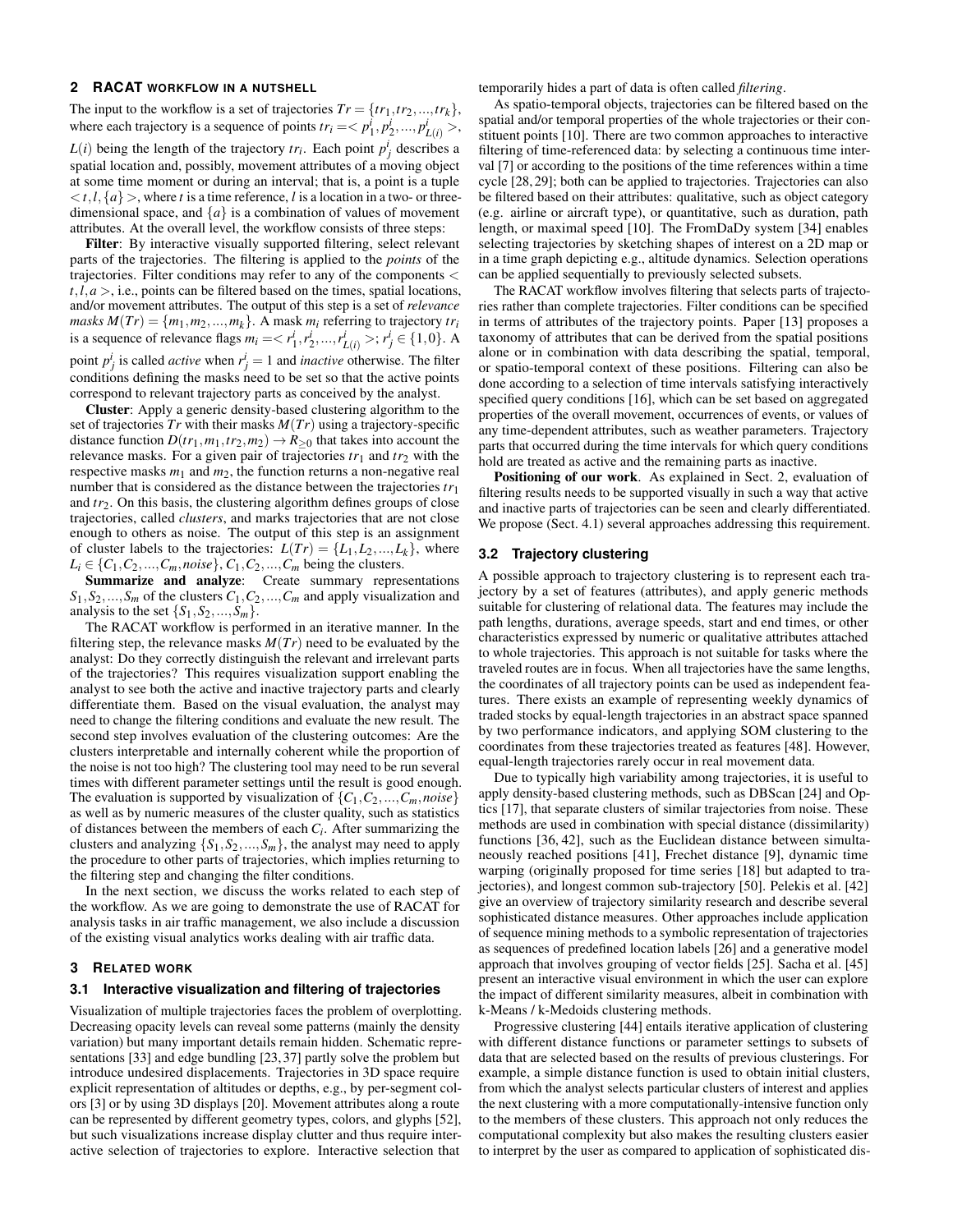tance measures that simultaneously account for multiple heterogeneous properties of trajectories. The idea of progressive clustering can be extended to very large sets of trajectories [\[14\]](#page-10-25): after building initial clusters from a sample of trajectories, they are inspected and, possibly, edited by the analyst, and then the remaining trajectories are classified according to their similarity to representative trajectories of the clusters.

Besides clustering methods dealing with complete trajectories, there are also methods for subtrajectory clustering [\[40\]](#page-10-26). Trajectories are previously divided into pieces that can be represented in a simplified manner, for example, by straight line segments; then clustering is applied to these simplified objects. The result is clusters of trajectory pieces but not clusters of the entire trajectories. Therefore, this kind of clustering can be used for tasks in which the integrity of original trajectories is not important, e.g., those that focus on the variation of the overall movement characteristics across a territory. Several approaches to clustering of consecutive trajectory segments according to their features are compared in paper [\[51\]](#page-11-4). Such clustering can be used for discriminating different parts of trajectories, e.g., flight phases.

Specialized methods for clustering of flight trajectories have been developed in the domain of air traffic research [\[22,](#page-10-27) [47\]](#page-11-5). However, these approaches do not provide sufficient flexibility for selecting parts of trajectories that are relevant to specific analysis tasks.

So far, filtering and clustering of trajectories have existed as separate topics in different research disciplines, visual analytics and data mining. Integration of database querying with clustering is technically supported in the M-Atlas system [\[27\]](#page-10-28), which is built for supporting data mining workflows and uses visualization primarily for communication of final results. There is a need for a systematic approach that addresses all steps of the cluster analysis process, including visualization and interactive exploration of intermediate results that drive further analysis.

Positioning of our work. We propose an integrated approach that supports the entire RACAT workflow. This includes application of clustering to parts of trajectories selected by means of interactive filtering.

# <span id="page-3-1"></span>**3.3 Summarization of clusters of trajectories**

A trajectory cluster can be summarized by constructing a single representative trajectory, called *central trajectory* [\[49\]](#page-11-6). The general idea is to create groups of points taken from different trajectories, select or construct a representative point from each group, such as the mean or median position of the group, and arrange the representative points in a sequence according to the ordering of the points in the original trajectories. Kreveld et al. [\[49\]](#page-11-6) show that the choice of the mean or median positions as representative points may sometimes lead to undesirable artifacts in the resulting central trajectory, such as segments crossing a lake while the original trajectories go around. They propose a sophisticated (and computationally demanding) method for selecting representative positions that minimizes such artifacts.

When trajectories represent simultaneous movement of a group of objects, the points from different trajectories can be grouped based on common time references [\[15,](#page-10-29) [49\]](#page-11-6), which is not applicable when trajectories are not synchronous. Lee et al. [\[40\]](#page-10-26) propose a time-agnostic method suitable for clusters of sub-trajectories represented by straight line segments. For these segments, the method builds the average direction vector, sweeps a perpendicular line along this direction, finds the intersections of this line with the segments, and takes the average coordinates of the intersection points as components of the central trajectory. This trajectory represents only a subset of segments from the original trajectories. The authors do not propose a way to merge these partial representations into full trajectories.

Positioning of our work. We propose a simple and efficient method for constructing central trajectories of clusters of geometrically similar trajectories, in which points from the trajectories are put in groups based on their spatial proximity irrespective of the time references.

### **3.4 Visual Analytics for air traffic analysis**

Currently deployed and perspective software tools in the domain of air traffic management (ATM) support relatively simple queries and include rudimentary visualizations, such as maps showing individual movements and time histograms with aggregated flight data [\[32\]](#page-10-30). More

advanced techniques are being proposed by visual analytics researchers. Methods for detection of holding loops, missed approaches, and other aviation-specific patterns were implemented in a system integrating a moving object database with a visual analytics environment [\[46\]](#page-11-7). Albrecht et al. [\[8\]](#page-10-31) calculate air traffic density and, taking into account the aircraft separation constraints, assess the conflict probability and potentially underutilized air space. The traffic density and conflict probability are aggregated over different time scales to extract fluctuations and periodic air traffic patterns. Hurter et al. [\[31\]](#page-10-32) propose a procedure for wind parameter extraction from the statistics of the speeds of planes that pass the same area at similar flight levels in different directions. Paper [\[19\]](#page-10-33) describes techniques for studying the dynamics of landings at Zurich airport with the goal to detect cases of violating the rules that prohibit night-time landings from the north, which produce strong noise in populated regions. The detected violations can be examined in relation to weather conditions and air traffic intensity.

Positioning of our work. In close collaboration with aviation experts, we conducted several case studies addressing different practical problems from the ATM domain requiring the analysis of flight routes, in which the RACAT workflow was successfully applied.

### **4 OUR APPROACH**

We present our approach in the following three subsections referring to the steps of the RACAT workflow introduced in Sect. [2.](#page-2-1)

### <span id="page-3-0"></span>**4.1 Filtering**

It is not our goal to propose specific techniques for interactive filtering. We assume that any combination of techniques enabling space-based, time-based, and attribute-based filtering of trajectory points and segments [\[10\]](#page-10-8) can be used to select relevant parts and focus on the visual support to the evaluation of the resulting selection. The following requirements need to be fulfilled:

- R1: The analyst can see the active parts of the trajectories separately, to check whether they only include what is relevant.
- R2: The analyst can see the inactive parts separately, to check whether they do not include what is relevant.
- R3: The analyst can see the active parts in the context of the inactive ones, to have a more complete picture of the data and a reminder of the filter being in use.

Requirements R1 and R2 can be fulfilled by a visualization that hides inactive items in a combination with a tool for inverting the current filter conditions. To fulfill requirement R3, the active and inactive parts need to be shown together but represented in visually distinct ways. We propose several approaches to visual differentiation of active and inactive parts of trajectories shown in a map display or a 3D view:

- *filter-aware rendering*, which represents active and inactive parts using different line attributes. Thus, for inactive parts, it can use thinner or more transparent lines than for active parts, or represent active parts by solid lines and inactive by dashed or dotted lines;
- visualization of a *boolean attribute* that reflects the current filtering result, i.e., values 'true' and 'false' are attached to active and inactive points. The attribute needs to be dynamically updated each time when the filter conditions change. The values can be represented visually by distinct colors;
- *different level of detail* in showing active and inactive parts. Specifically, active parts can be shown in full detail while inactive can be aggregated, for example, in a density surface [\[39,](#page-10-34) [53\]](#page-11-8).

Examples of using these approaches can be seen in Sect. [5.](#page-5-0) Filteraware rendering is used in Fig. [3,](#page-6-0) where active parts of trajectories are represented by solid lines and inactive parts by dashed lines. A boolean attribute reflecting a filter is used in Fig. [8;](#page-7-0) the value 'true' is represented by blue and 'false' by red color. The visibility of either value can be interactively switched on and off. The visualization of active and inactive parts with different levels of detail is used in Fig. [9,](#page-7-1) where active parts are represented in detail by colored lines while inactive parts are aggregated in a density surface rendered using the "hill shading" technique [\[30\]](#page-10-35). In all examples, active and inactive parts and their spatial distributions can be clearly distinguished.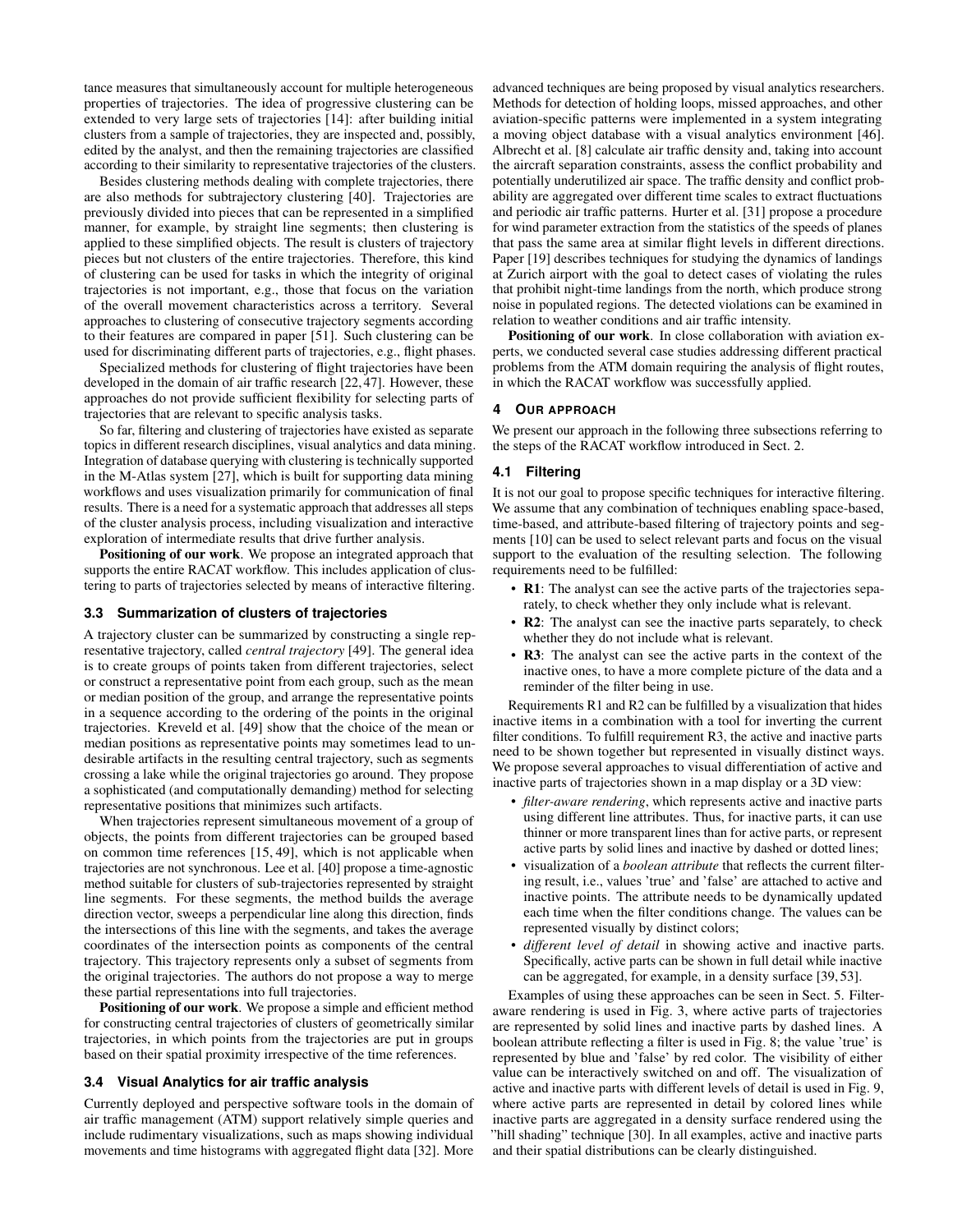# <span id="page-4-0"></span>**4.2 Clustering**

The main requirement for the clustering step is that the clustering tool should directly use the result of the filtering, i.e., the set of masks *M*(*Tr*), in combination with the original set of trajectories *Tr*; no prior data transformation should be necessary. The filter-aware clustering can be done using a generic clustering algorithm that permits application of external distance functions, particularly, special functions for trajectories [\[10,](#page-10-8) [44\]](#page-10-24). Thus, we use the density-based clustering algorithm Optics [\[17\]](#page-10-16) with the distance function "route similarity" [\[10\]](#page-10-8).

#### 4.2.1 Filter-aware distance measurement

RACAT requires a distance function that assesses the similarity of two trajectories based on spatial, temporal, and/or thematic properties of their points or segments, rather than on overall properties of whole trajectories. The implementation of the chosen distance function needs to be modified so as to take the relevance mask into account, i.e., it needs to be a function  $D(tr_1, m_1, tr_2, m_2)$  that measures the distance between  $tr_1$  and  $tr_2$  using only their active points selected by the masks  $m_1$  and  $m_2$ , respectively. We have chosen and modified the distance function "route similarity", which scans a pair of trajectories from the beginning to the end, iteratively finds matching points, measures the distances between them, and computes the mean distance. A penalty is added for points that cannot be matched to sufficiently close points in the other trajectory. The penalty is computed as the sum of the distances from the unmatched points to the counterpart trajectories divided by the length of the matched parts.

Since filtering does not change trajectories but only defines relevance masks, it is possible to do clustering two or more times with different filter conditions. For comparison, the results can be visualized in several interactive maps allowing the clusters to be selected or hidden. The analyst can select one or a few clusters in one map; in response, this and other maps hide all trajectories except the cluster members. It is thus possible to see where the members of these cluster(s) appear in the outcomes of the other runs of clustering: whether they are in the noise, in a single cluster, or distributed over several clusters.

#### 4.2.2 Progressive clustering

Progressive clustering [\[44\]](#page-10-24) is a procedure in which clustering with different distance functions or parameter settings is applied to different subsets of data. It can be useful in exploring heterogeneous properties of trajectories by combining the capabilities of diverse distance functions [\[44\]](#page-10-24). It is also helpful when the data density greatly differs across the dataset, as, for example, flight frequencies along different routes.

Let us explain the problem of variant data density and how it can be solved by means of progressive clustering. Density-based clustering involves two parameters, the neighborhood radius *NR* and the minimal number of neighbors *NN* an object must have for being a core object of a cluster. These parameters determine the sizes and densities of clusters that will be extracted. With small *NR* and large *NN*, the algorithm may extract few very dense clusters and label the remaining objects as noise, thus missing important clusters with lower density. With large *NR* and small *NN*, the algorithm may produce very large clusters with high internal variance. It is reasonable to vary the parameter values depending on the densities in different data subsets, but the existing clustering algorithms apply the same settings everywhere. This limitation can be overcome in the following way. First, the densest clusters are extracted by using a small *NR* and large *NN*. Then the clustering tool is iteratively applied to the noise obtained from the previous run. In each step, the parameter settings are relaxed by increasing *NR* and/or decreasing *NN*. The process stops when no additional clusters can be obtained, or the obtained clusters are too small or too incoherent.

Progressive clustering can also be used for refinement of selected clusters that are internally incoherent. A result of clustering may include just a few "dirty" clusters (i.e., having high internal variance) while the other clusters are good enough. In such a case, it is reasonable to apply clustering with stricter parameter settings to just the members of the dirty clusters, preserving the good clusters. Based on our experience, we recommend to apply the next step of clustering to the dirty clusters together with the noise. This may not only subdivide the

dirty clusters into smaller and cleaner clusters but may also attach some items from the former noise to the new clusters.

There is no general rules for choosing suitable values of the clustering parameters. Usually, it is necessary to make several clustering trials with different settings to understand how changes of *NR* and *NN* affect the outcomes and to find a combination that gives a good result, i.e., well separated, well interpretable, internally coherent clusters and a moderate proportion of noise. Reasonable initial values can be chosen by observing the spatial distribution of the data on a map, specifically, the distances between items that are visually perceived as clustered and the density of such item groups. Due to the necessity of multiple trials, visualization plays an essential role by enabling the analyst to visually assess the cluster quality. Additionally, the quality can be characterized based on the pairwise distances among cluster members. Statistics of the distances for the clusters can be computed and presented visually allowing the analyst to decide which clusters require refinement.

#### <span id="page-4-1"></span>**4.3 Summarization**

Clustering results are often represented visually by coloring items representing individual cluster members according to their cluster membership, as in Fig. [9.](#page-7-1) To reduce the display clutter and gain a clearer representation of what is common between cluster members, it is desirable to represent clusters in a summarized form. The requirement to the summary representation is that it needs to show clearly the features based on which the trajectories have been clustered.

Specifically, if the clustering was done according to the similarity of the traveled routes, the cluster summaries need to capture and represent the common routes. This can be achieved by constructing the central trajectory of each cluster (CTC) [\[49\]](#page-11-6). As explained in Sect. [3.3,](#page-3-1) corresponding points from member trajectories need to be grouped, and the CTC is then made from representative points, which are usually the mean or median points of the groups. When trajectories describe simultaneous movement of multiple objects, point grouping is done based on the closeness of the points' time references. The point grouping task becomes more difficult when trajectories are not aligned in time. Thus, clusters built according to the similarity of traveled routes may consist of asynchronous trajectories. For building a CTC, points from the original trajectories need to be grouped based on their spatial proximity and ordering within the trajectories, regardless of the time references. We propose the following algorithm [1](#page-5-1) for grouping points from trajectories that are assumed to follow similar routes.

The algorithm, which is schematically illustrated in Fig. [2,](#page-5-2) includes two operations, bisection and group refinement. At the beginning, two groups *G*<sup>1</sup> and *G*<sup>2</sup> are created from the start and end points of the trajectories and arranged in an ordered sequence  $S = \langle G_1, G_2 \rangle$ . The bisection operation (lines 11-14) takes two consecutive point groups from *S*, and from each trajectory that has points in both groups, takes the midpoint between these two points, if such a point exists. The midpoints from multiple trajectories are put in a new group  $(G_3)$  in Fig. [2\)](#page-5-2), which, in case of having points from at least a half of the set of trajectories, is inserted in *S* between the original two groups. The group refinement operation (lines 22-27) constructs the group center (average point) by computing the means or medians from the coordinates of the member points of the group. In Fig. [2,](#page-5-2) group centers are marked by star symbols. Then the refinement procedure tries to find in each trajectory between the points included in the previous and in the next groups of the sequence a not yet grouped point with the smallest distance to the center of the group being refined. If such a point exists, and it is closer to the group center than the originally taken point of this trajectory, the latter is replaced by the former. The refinement makes the groups more compact in space. After a group is refined, a new center is computed.

In Fig. [2,](#page-5-2) dashed ellipses encircle groups  $G_2$  and  $G_3$  before refinement. Point  $p_{1,4}$  and  $p_{2,3}$  were replaced in these groups respectively by points *p*1.<sup>3</sup> and *p*2.4, which were closer to the group centers. The updated groups, denoted  $G_2'$  and  $G_3'$ , are encircled by solid lines.

The computational complexity of algorithm 1 is  $\mathcal{O}(N \times M)$ , where *N* is the number of trajectories and *M* is the average number of points in one trajectory. The algorithm does not require the trajectories to have equal lengths, and it takes into account the current filtering, which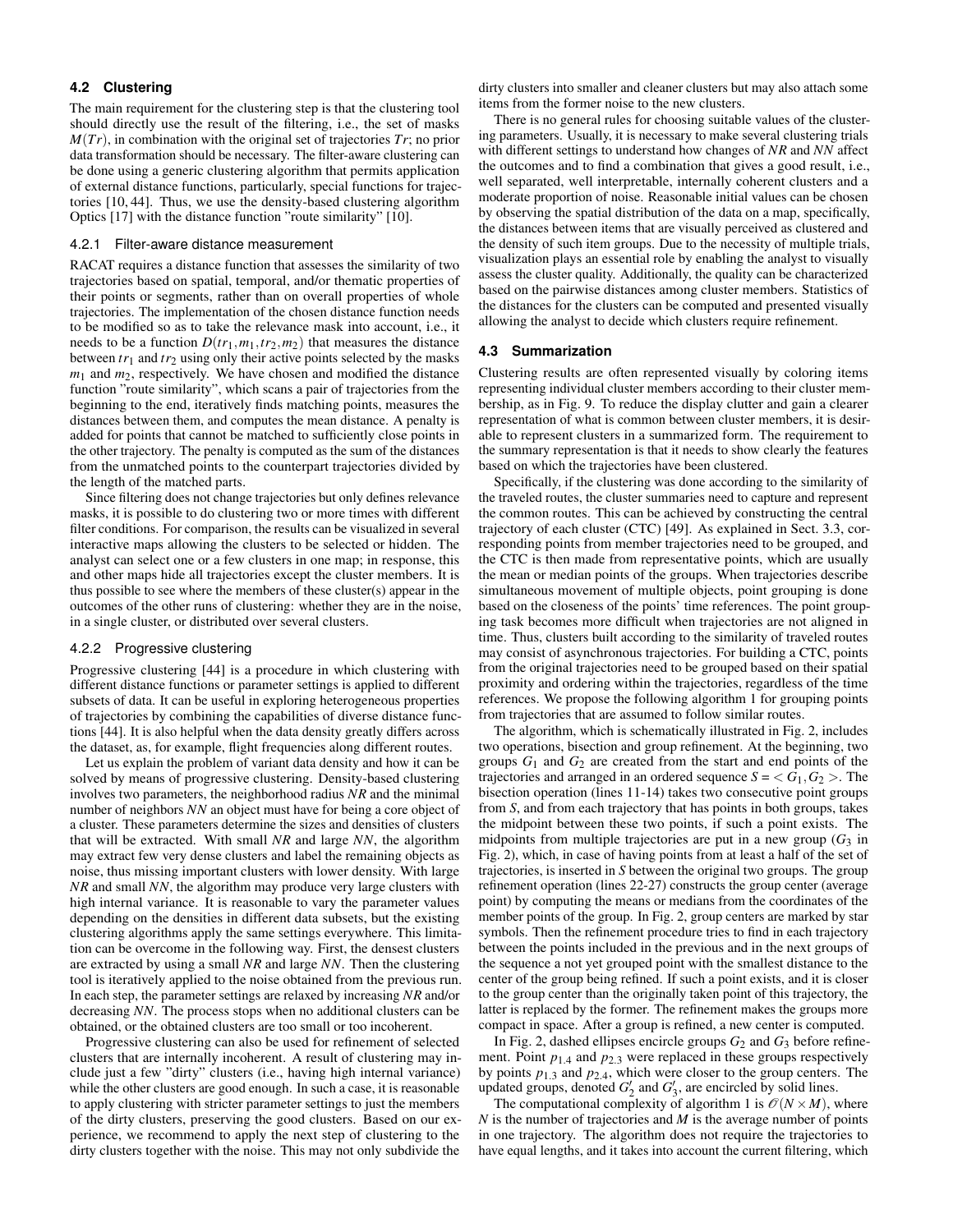<span id="page-5-1"></span>Algorithm 1 Point grouping for central trajectory construction

|     | 1: procedure GROUPPOINTSOFTRAJECTORIES $(T)$                                           |                                                                                                             |
|-----|----------------------------------------------------------------------------------------|-------------------------------------------------------------------------------------------------------------|
| 2:  | input: $T = \{t_1, t_2,  t_N\}$ - set of trajectories;                                 |                                                                                                             |
|     | $t_i = \langle p_1^i, p_2^i, , p_n^i \rangle$ - sequence of points of trajectory $t_i$ |                                                                                                             |
| 3:  | $G_1 \leftarrow setOfStartingPoints(T)$                                                |                                                                                                             |
| 4:  | $G_2 \leftarrow setOfEndingPoints(T)$                                                  |                                                                                                             |
| 5:  | $S \leftarrow < G_1, G_2 >$                                                            |                                                                                                             |
| 6:  | $refineGroup(G_1,1,T)$                                                                 | $\triangleright$ No check for $G_{i-1}$                                                                     |
| 7:  | re fine Group $(G_2, 2, T)$                                                            | $\triangleright$ No check for $G_{i+1}$                                                                     |
| 8:  | $i \leftarrow 1$                                                                       |                                                                                                             |
| 9:  |                                                                                        | <b>repeat</b> $\triangleright$ processing pair $\lt G_i, G_{i+1} >$ from S for bi                           |
| 10: | $G_{middle} = \emptyset$<br>for $j \leftarrow 1, N$ do                                 | $\triangleright$ for all traje                                                                              |
| 11: |                                                                                        |                                                                                                             |
| 12: |                                                                                        | if $\exists P_k^j \in G_i \wedge \exists P_m^j \in G_{i+1} \wedge k < m-1$ then                             |
| 13: |                                                                                        | $p \leftarrow middlePoint(P_k^j, P_m^j)$<br>⊳ bi                                                            |
| 14: | $G_{middle}.insert(p)$                                                                 |                                                                                                             |
| 15: | if $  G_{middle}   \geq   T  /2$ then                                                  |                                                                                                             |
| 16: | $S.insertAfter(i, G_{middle})$                                                         | $\triangleright$ inserted after $  G_i  $                                                                   |
| 17: |                                                                                        | $refineGroup(G_{middle}, i+1, T)$<br>$\triangleright$ group refinement                                      |
| 18: | else                                                                                   |                                                                                                             |
| 19: | $i \leftarrow i+1$                                                                     |                                                                                                             |
| 20: | <b>until</b> $i = S.length$                                                            |                                                                                                             |
| 21: | return $S$                                                                             | $\triangleright$ ordered sequence of groups                                                                 |
| 22: | <b>procedure</b> REFINEGROUP $(G, i, T)$                                               |                                                                                                             |
| 23: |                                                                                        | $avgPoint \leftarrow averagePointFromSetOfPoints(G)$                                                        |
| 24: | for $j \leftarrow 1, N$ do                                                             | $\triangleright$ for all trajectories                                                                       |
| 25: |                                                                                        | if $\exists p_q^j \in G \land \exists P_k^j \in G_{i-1} \land \exists P_m^j \in G_{i+1} \land k < m-1$ then |
| 26: |                                                                                        | $np \leftarrow findNearestPoint(\textit{avgPoint}, t_{k+1}^j, t_{m-1}^j)$                                   |
| 27: | $G.\mathit{replace}(p_q^J, np)$                                                        |                                                                                                             |

means that only active points of each trajectory *ti* are included in the sequence  $t_i = \langle p_1^i, p_2^i, ..., p_{n_i}^i \rangle$  (line 2). After the algorithm terminates, the centers of the groups from *S* are taken in the order specified by *S* as the points of the CTC. Thus, in Fig. [2,](#page-5-2) the central trajectory is constructed from the centers of the groups  $G_1$ ,  $G'_3$ , and  $G'_2$  in this order. For movements in 3D space, the centers of point groups are constructed using all three coordinates of the member points, i.e., by taking the mean or the median of each coordinate.

CTCs are represented visually by lines on a map; three-dimensional CTCs can also be represented by tubes or ribbons in a 3D view, as in Fig. [1.](#page-1-0) The lines, tubes, or ribbons can be differently colored for distinguishing the clusters (this is not the case in Fig. [1,](#page-1-0) where the coloring represents the altitudes). Cluster cardinalities can be represented by proportional line widths, as in Figs. [4,](#page-6-1) [10,](#page-8-0) and [11.](#page-9-0) Some parts of a CTC may look zigzagged, which indicates the presence of substantial deviations of the original trajectories from a common route. A few CTCs with this feature can be seen in Fig. [10.](#page-8-0)

It may be useful to see CTCs in context of the original data, which need to be represented distinctly from the central trajectories. Thus, CTCs may be represented by thick solid lines and the original trajectories by thin and nearly transparent or dashed lines (Fig. [11-](#page-9-0)right), uniformly colored to reduce visual clutter, or they can be shown in a summarized form as a density surface (Figs. [10](#page-8-0) and [11-](#page-9-0)left).

When points of trajectories are put in groups by algorithm [1,](#page-5-1) the points receive references to the groups, which are then replaced by references to the corresponding points in the resulting CTCs. These references can be used for creating statistical aggregates of any attributes associated with the original points. The aggregates are attached to the points of the CTCs and can be visually explored (e.g., as in Fig. [7\)](#page-6-2) and used in further analyses. Attributes for points or segments of CTCs can also be derived from characteristics of their spatial context (Fig. [5\)](#page-6-3).

It is worth noting that the use of CTCs is not limited to visual representation of clusters in a summarized form, but they can also be used in further analysis; in particular, computational operations can be applied to them. Thus, subsection [5.3](#page-8-1) shows how CTCs are used for



<span id="page-5-2"></span>Fig. 2. A schematic illustration of Algorithm 1. The horizontal lines represent two trajectories, circles mark their points, and ellipses encircle point groups. Dashed lines encircle groups that were updated by refinement.

constructing a graph representing a network of traffic flows (Fig[.11\)](#page-9-0). The techniques described in this section were evaluated by applica-

tion to real-world data and tasks in the case studies presented below.

# <span id="page-5-0"></span>**5 CASE STUDIES**

As recommended by examples in the literature [\[35,](#page-10-36) [43\]](#page-10-37), we used the expert review method for evaluating our work. All case studies were performed by two people, an expert in the domain of air traffic management (ATM) and an analyst. The former stated the overall analytical goals and posed more detailed task-related questions during the analysis process. The latter translated the tasks and questions into analytical operations, performed the operations using corresponding tools, presented visual displays of the results to the domain expert, and explained the representation thus helping the domain expert to interpret the results. In presenting the case studies, we shall describe the actions performed by the analyst and the judgments of the domain expert.

# **5.1 Revealing route choice criteria**

There are many possible flight routes for each pair of origin and destination airports, and there are multiple criteria which can affect the route choices by flight operators (airlines) [\[21\]](#page-10-38). One of the criteria is the navigation charges, or taxes, that must be paid for crossing the airspaces of different countries. The charges are calculated based on the distances between the entry and exit points of the airspaces. The unit rates substantially differ among countries. Flight operators may strive to reduce flight costs by avoiding expensive airspaces, or minimizing the distances traveled across these airspaces. This strategy may compromise other aspects of a flight, such as the total path length, the cruise altitude and its constancy during the flight, and the probability of delays and rerouting due to high traffic density on some segments of the chosen route. The objective of this case study is to investigate how much the route choices may be affected by the differences in the charges and what may be the downsides of choosing cheap routes.

Route choices are analyzed based on flight plans created by operators. A flight plan includes a sequence of time-stamped way points, each having three coordinates: longitude, latitude, and flight level (altitude). From these points, the trajectory of the planned flight can be reconstructed. The data used for this study include a set of 1,717 flight plans (122,793 points) and a set of corresponding trajectories of the actual flights (171,134 points) from Paris to Istanbul performed during 5 months from January to May, 2016. This pair of cities was chosen for the study because regular flights between these cities were performed by 6 different flight operators, which could have different strategies in their route planning. The trajectories constructed from the flight plans are shown in Fig. [3,](#page-6-0) top. There is also a dataset specifying the boundaries of the changing zones in Europe and the unit rate for each. This information is shown in Fig. [3,](#page-6-0) top, by the background shading, where darker shades correspond to higher unit rates. The unit rate is the price in  $\epsilon$  per 100 kilometers of great-circle distance between zone entry and exit points for aircraft over 50 tons takeoff weight.

To achieve the analysis goal, it is necessary to identify the major routes that were used repeatedly rather than occasionally. These can be obtained by clustering the planned flight trajectories according to route similarity. However, trajectories that follow the same overall route may greatly differ in their departure and approach phases due to differences in active runways and operating procedures in effect, which mostly depend on weather conditions, and as a result may not be put in the same cluster. Hence, trajectory parts corresponding to departure and approach phases need to be excluded from clustering. For this purpose,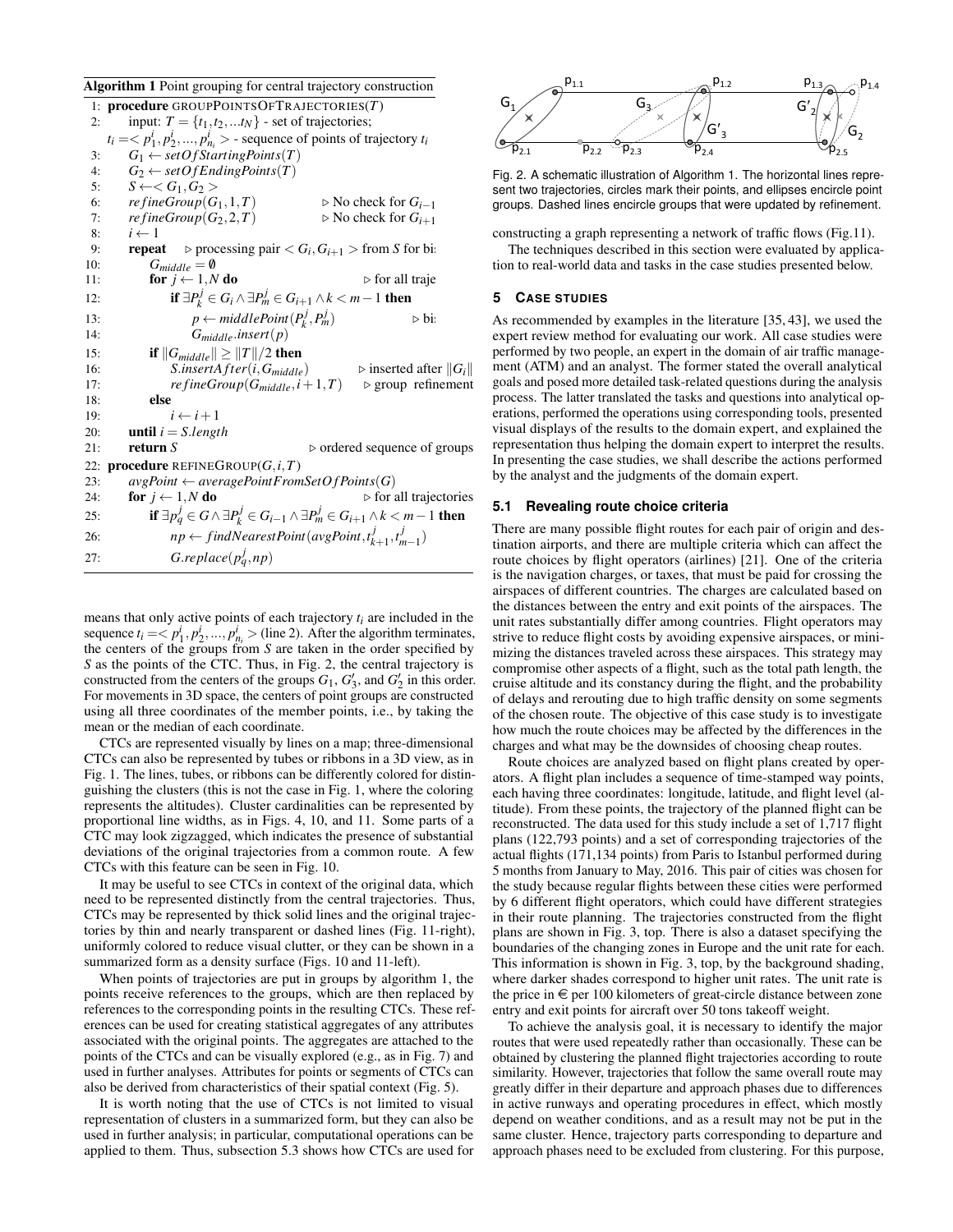

<span id="page-6-0"></span>Fig. 3. Top: Trajectories of planned flights from Paris to Istanbul are shown on top of shading of the charging zones according to the unit rates. Bottom: The parts of the trajectories in the departure and arrival areas are irrelevant to the analysis.



<span id="page-6-1"></span>Fig. 4. The major flight routes extracted by clustering of the planned flight trajectories. The line widths are proportional to the cluster cardinalities.

the analyst roughly encircles the airport areas on the map and filters out the trajectory segments lying within these areas (Fig. [3,](#page-6-0) bottom).

By trying different clustering parameters, the analyst detects the existence of a very large cluster, which becomes highly inhomogeneous when a large neighborhood radius is chosen; however, with a small radius, too many trajectories go to noise. Therefore, the analyst applies progressive clustering. In the first step, the largest and densest cluster is extracted with the settings  $NR = 3km$  and  $NN = 10$ . The next step of clustering with  $NR = 6km$  and  $NN = 10$  is applied to all trajectories except the members of the largest cluster. The result after both steps is 9 clusters with sizes not less than 10. Smaller clusters, which represent rarely used routes, are merged with the noise. As a result, the clusters include 1,626 trajectories (94.7%), from which 1,031 trajectories are the members of the largest cluster (cluster 1), and 91 trajectories (5.3%) are labeled as noise. The extracted routes are represented in Fig. [4](#page-6-1) by the central trajectories of the clusters. The line widths are proportional to the cluster sizes, i.e., the number of times each route was chosen.

In Fig. [5,](#page-6-3) the charges (unit rates) along the routes are represented by proportional widths of line segments. While all but one routes cross the zone of Switzerland (labeled LS) with the highest charges, almost all of them travel a very small distance across this zone and only route 6 (violet) has a longer segment within the zone. After leaving zone LS, route 2 (green) deviates from the other routes and goes through zones LO (Austria) and LH (Hungary) avoiding more expensive zones LI



<span id="page-6-3"></span>Fig. 5. The navigation charges per distance unit along the major flight routes are represented by proportional widths of line segments.



720 FOP1 354 FOP2 276 FOP3 140 FOP4 138 FOP5 44 FOP6 45 Others

<span id="page-6-4"></span>Fig. 6. The route choices of the major flight operators. Top most bar is flight totals across all routes, followed by route numbers.



<span id="page-6-2"></span>Fig. 7. The triangular symbols represent the flight position variability along the routes represented by CTCs. The heights are proportional to the differences between the third and first quartiles of the flight levels and the widths to the mean distances of the aircraft positions to the CTCs.

(Italy), LJ (Slovenia), and LD (Croatia). Hence, by choosing this route, flight operators may reduce their expenses for navigation services.

Fig. [6](#page-6-4) represents the route choices of the major flight operators. The columns with differently colored horizontal bar charts correspond to the flight operators labeled from FOP1 to FOP6. The rows correspond to the routes; the bar lengths are proportional to the number of times the routes were used by the flight operators. It can be seen that FOP4 always chose the cheapest route 2. Besides FOP4, route 2 was only sometimes flown by FOP1. Route 1 was preferred by all operators except FOP4, whereas route 5 was flown almost exclusively by FOP2.

To see the relative advantages and drawbacks of the routes, the analyst computes the statistics of various properties of the flights by the clusters using the data describing the actual flights. Surprisingly, route 5 crossing the north of Greece is longer than the others (except 8 and 9) in its main part, but the overall traveled paths are shorter, which can be attributed to more direct approaches to the landing runway. Hence, by using this route, flight operators can save fuel, also because it typically reaches higher flight levels than the others. Route 5 additionally has the second shortest flight duration, after route 8. However, route 5 is characterized by the highest arrival delays, although the departure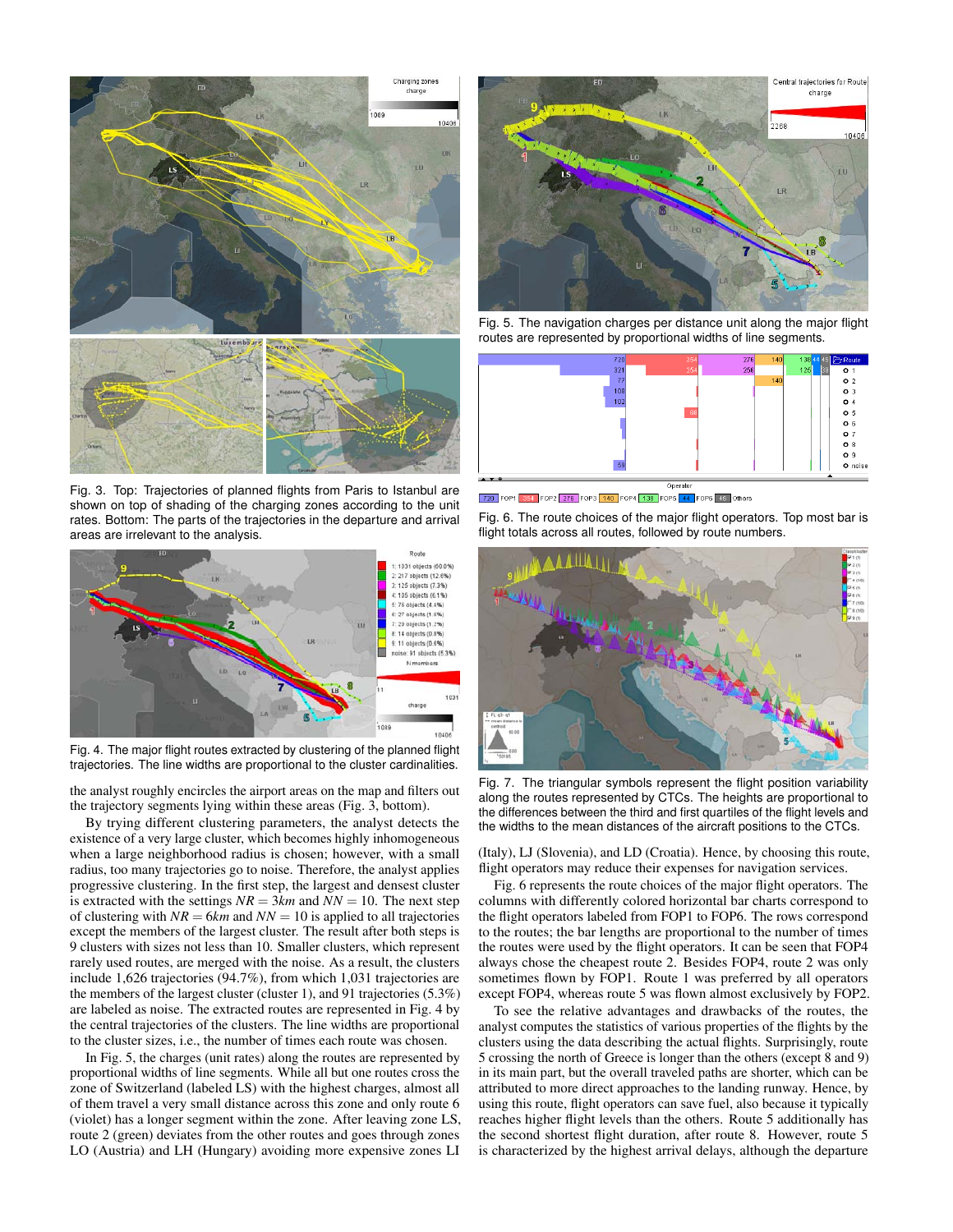delays are similar to those for the other routes. Routes 1 and 2 have very similar statistics for path lengths, flight durations, and delays while the flight levels are higher on route 1, which can reduce fuel consumption.

The domain expert also wants to see how much the actual flights deviate from the central route lines and how the flight levels vary along the routes. To answer this question, the analyst derives statistics of the distances from the points of the actual flight trajectories to the corresponding points of the central trajectories of their clusters, as well as statistics of the flight levels. The results are shown on a map (Fig. [7\)](#page-6-2). The flight level variability (namely, the differences between the third and first quartiles) is represented by the heights of the triangular symbols and the mean horizontal distances from the CTCs by the widths. To reduce the symbol overlapping, the visibility of the routes can be switched off and on. The domain expert observes that on route 2 the flights have higher altitude variations than on routes 1 and 5, and also there are large horizontal deviations in some places from the central line. The flights on route 1 were more coherent than on the other routes. The expert also notes the presence of horizontal deviations from the route central lines around the Strasbourg area, due to a military airspace that is frequently active and closed to civil aviation; this military area is also responsible for the remarkable deviation of route 9.

This study has revealed that, while there are flight operators striving to reduce the navigation costs, this is not the main route choice criterion for the majority of operators, who prefer the possibility to fly at higher altitudes as well as higher route stability (i.e., lower deviations), which lead to fuel economy. The objectives of the study were achieved by using filter-aware clustering of trajectories to reveal the major routes, tools for obtaining CTCs and summarizing characteristics of cluster members, and interactive visual displays supporting exploratory analysis of trajectories, clusters, and their attributes.

## **5.2 Exploring landing schemes of a major hub**

The data in this case study consist of 5,045 trajectories (1,316,394 points) of the flights that landed at 5 different airports of London during 4 days from December 1 to December 4, 2016, and data describing the weather during this period. The analysis goals are: (1) extract the major approach routes into the airports of London, (2) investigate how the traffic that flows along these routes is separated in the 3D space, and (3) reveal the relationships between the use of the routes and wind parameters. The approach routes can be extracted by density-based clustering according to route similarity, which needs to be applied to the final parts of the trajectories; hence, the trajectory segments need to be filtered by the distances to the destinations. This is not sufficient, however. Many trajectories include holding loops (Fig. [8\)](#page-7-0), which are made by aircraft as commanded by controllers while waiting for the possibility to land. The loops are not part of the proper landing approach and must be filtered out, otherwise they will strongly affect the clustering results: trajectories following the same route but differing in the number of loops will not be put in the same cluster.

To understand how to mark the loops in the data and filter them out, the analyst and the domain expert interactively explore the data and determine that one full loop takes approximately 5 minutes. So, the analyst applies a tool that computes for each trajectory position the sum of the turns in the next 5 minutes. For a position at the beginning of a loop, this sum should theoretically be about  $\pm 360^\circ$  (positive and negative values correspond to right and left turns, respectively). In practice, this value cannot be reached in discrete data, where not all turning points are present due to time gaps between the records. By interactive filtering and observing the results on a map display, the analyst and expert jointly ascertain that loop starts can be extracted using a threshold value of  $\pm 240^\circ$  for the summary turn over a 5-minute window. These positions of the loop starts and the following positions within the 5 minutes intervals are marked in the data as loops by creating a boolean attribute based on the current filter. To verify the result, the analyst builds the interactive visualization shown in Fig. [8,](#page-7-0) where the segments of the trajectories are colored according to the values of the boolean attribute just created; red color corresponds to the loops. To check the discrimination quality, the analyst switches on and off the red and blue parts of the trajectories and concludes that the loops have



<span id="page-7-0"></span>Fig. 8. The final parts of the trajectories of the flights that arrived to London. The holding loops are highlighted in red.



<span id="page-7-1"></span>Fig. 9. 34 clusters representing the main approaches to the airports of London are represented by coloring of the relevant parts of the trajectories while the irrelevant parts are summarized in a density surface.

been identified correctly. Loops occurred in 1,484 trajectories (29.4%), including more than 50% of the flights that landed at Heathrow and about 5%-10% of the flights that landed at the other airports.

By filtering, the analyst hides the loops and selects the final parts of the trajectories starting from the 75 km distance to the destination. Then the analyst applies clustering by route similarity to the active parts. With  $NR = 10km$  and  $NN = 5$ , the clustering separates very well different approach routes for all airports except Stansted. The analyst selects the subset of trajectories ending in Stansted and applies two steps of progressive clustering with  $NR = 10km$  and  $NR = 7.5km$  separately to this subset, which yields good, clean clusters of different approaches into Stansted. After merging the clustering results for all airports, there are in total 34 clusters (Fig. [9\)](#page-7-1) including 4,628 trajectories (91.7%), while 417 trajectories (8.3%) are labeled as noise.

To see the temporal distribution of the arrivals via the routes revealed, the analyst creates a time histogram (Fig. [10,](#page-8-0) top) where the horizontal dimension represents the time span of the data divided into hourly intervals. For each interval, the total height of the corresponding bar shows the number of arrivals. The bars are divided into segments painted in the colors of the clusters; the segment heights are proportional to the numbers of arrivals via the respective routes. It is clearly seen that different routes were used on the first day than on the following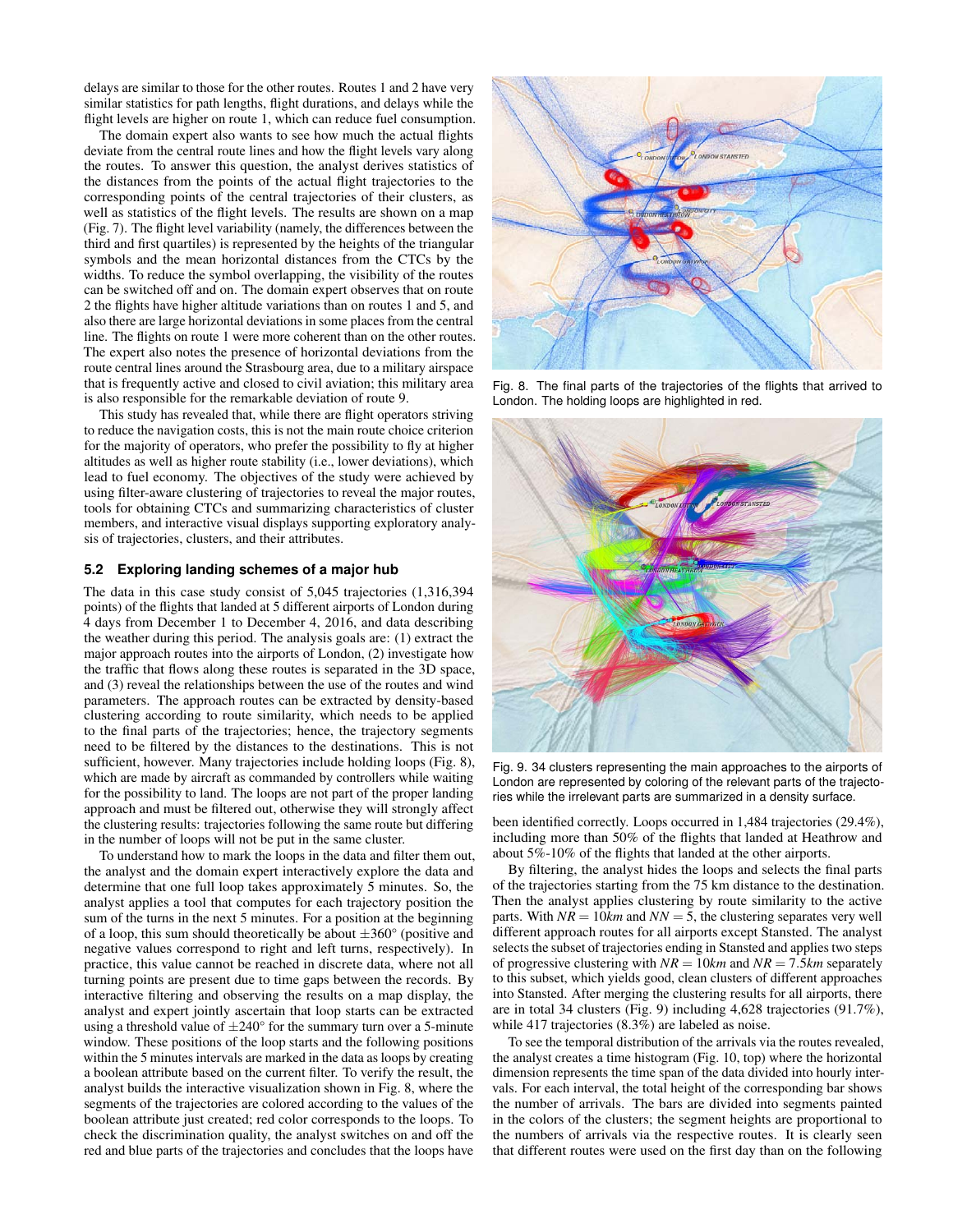

<span id="page-8-0"></span>Fig. 10. Top: Bars in a time histogram show the counts of the flight arrivals in hourly intervals. Bar segments are painted in the colors of the route-based clusters the flights belong to. A difference between day 1 and days 2-4 is notable. Middle: The final parts of the flight trajectories in days 1 and 3 are colored according to the cluster membership. Bottom: The CTCs in days 1 and 3.

three days; a notable change happened at 10 AM on day 2. Using time filtering, the analyst can view the sets of approaches in different time intervals (Fig. [10,](#page-8-0) middle row, shows the approaches in the first and the third day). Time filtering allows the analyst to obtain sets of CTCs separately for different days. After canceling the time filter, the CTCs from different days can be seen simultaneously in two or more map windows. In Fig. [10,](#page-8-0) bottom, the CTCs from day 1 (left) and day 3 (right) are drawn on top of density maps of the overall traffic on these days, which show that the flights came to London from the same directions in both days but their final parts differed.

The routes used in the first day approached all airports except Stansted from the east while Stansted was approached from two opposite sides, northeast and southwest. Starting from about 10 AM on 02/12/2016, four airports were approached from the west and Stansted from the southwest, like is shown for day 3 in Fig. [10.](#page-8-0) Stansted differs from the other airports by the southwest-northeast orientation of the runway [\[5\]](#page-10-39), while in the other airports it is west-east. The analyst explores in more detail the approaches into Stansted and finds that the routes approaching runway 22 from the northeast were used till about 18:25; after that, the approach routes from the southwest (runway 04) were used. This change is hard to see in the overall time histogram (Fig. [10,](#page-8-0) top), because the segments corresponding to Stansted are dominated by the segments corresponding to Heathrow. When only the flights to Stansted are interactively selected, the change is seen clearly.

The analyst compares the changes of the landing schemes to the changes in wind parameters, which consist of the magnitudes of two components of the wind vector, east-west and south-north. The wind was blowing from the northwest till the morning of day 2, then the westto-east component changed to the opposite, and the wind magnitude in the east-to-west direction was increasing over days 2-4. The change of the sign of the east-west wind component explains the changes of the landing schemes and the approach routes in four airports out of five. For safety reasons, planes must take off and land into the wind [\[4\]](#page-10-40). When

the wind blows from the west, as in day 1, the runway is approached from the east, and vice versa. The orientation of the runway in Stansted (44◦ /224◦ due North) makes it sensitive to the north-south component of the wind, which is less important for the other airports. In the afternoon of day 1, the magnitude of the north-to-south component substantially exceeded the magnitude of the west-to-east component. This caused the change of the landing scheme so that the runway was approached from the southwest to face the northern wind.

To investigate the separation of the air traffic flows, the analyst and the domain expert use the maps of the approach routes (Fig. [10,](#page-8-0) bottom) in combination with 3D displays of the routes (Fig. [1\)](#page-1-0) based on NASA World Wind [\[6\]](#page-10-41). All routes in their final parts align with the orientation of the runways of the destination airports. The maps show that routes to the same airport from different directions join together before landing, and the 3D view shows that the routes also join in the vertical dimension. The routes to different airports that cross or partly go together in the 2D view are separated vertically. Thus, in day 1, three routes going from the southwest northwards into Luton and Stansted appear as crossing some routes into Heathrow on the 2D map, but the 3D view shows that they go at much higher altitudes than the routes to Heathrow. The route into Luton, which appears as going partly together with two routes to Stansted on the 2D map, goes above these routes in the 3D view. Generally, the 3D view shows that vertical separation occurs in all cases when routes into different airports are not separated in 2D.

By request of the domain expert, the analyst explores how the holding loops are distributed among the approach routes. The analyst changes the filter of the trajectory segments to make the loops active and the remaining parts inactive and aggregates the data from the loops by the routes. The largest absolute number of flights with loops occurred on the most actively used route to Heathrow in which the flights coming from the east approached the airport from the west (colored in greenish yellow in Fig. [10\)](#page-8-0). The highest proportions of flights containing holding loops were on the routes coming to Heathrow from the northwest, west, and southwest and landing from the east in day 1 and from the west in the following days. The mean and median durations of the looping movement were from 5 to 10 minutes, which means 1 or 2 loops per flight, while the maximal durations on some routes (all into Heathrow) reached 20-24 minutes (4-5 loops).

In this case study, the RACAT workflow was used to reveal the main approach routes to different airports irrespective of the presence of holding loops. It was analyzed how the use of the routes changed over time in relation to the wind parameters. The extraction of the routes also facilitated the exploration of the traffic flow separation schemes. The domain expert acknowledged these capabilities as very useful and novel for operational analysis and modeling for increased predictability.

# <span id="page-8-1"></span>**5.3 Reconstructing a generalized air traffic network**

A configuration is a particular division of an airspace region into sectors, such that each sector is managed by two air traffic controllers. For a given time interval, a region R is divided into N sectors depending, on the one hand, on the expected demand (i.e., the number of the flights that will be carried out within and across R), and, on the other hand, on the available number of controllers. The expected demand is estimated based on the flight plans that are sent by the flight operators (airlines) to traffic flow managers before the beginning of an operation day. Flights are mostly done along fixed navigation routes, named airways. There may be multiple ways to divide a region R into N sectors. The choice among them depends on the expected traffic intensities (a.k.a. traffic flows) on different routes.

The current practices of choosing configurations by flow managers are not transparent as they involve human decision makers with their tacit knowledge and preferences. Air traffic researchers are interested in building a model that could explain and predict the configuration choices. For this purpose, the configuration that was applied in a region in each time interval needs to be matched with the expected traffic flows on different routes and in different directions. A suitable approach is to extract the major routes existing in the region and compute the number and temporal density (frequency) of the expected flights on each route by time intervals. The major routes can be extracted from a set of flight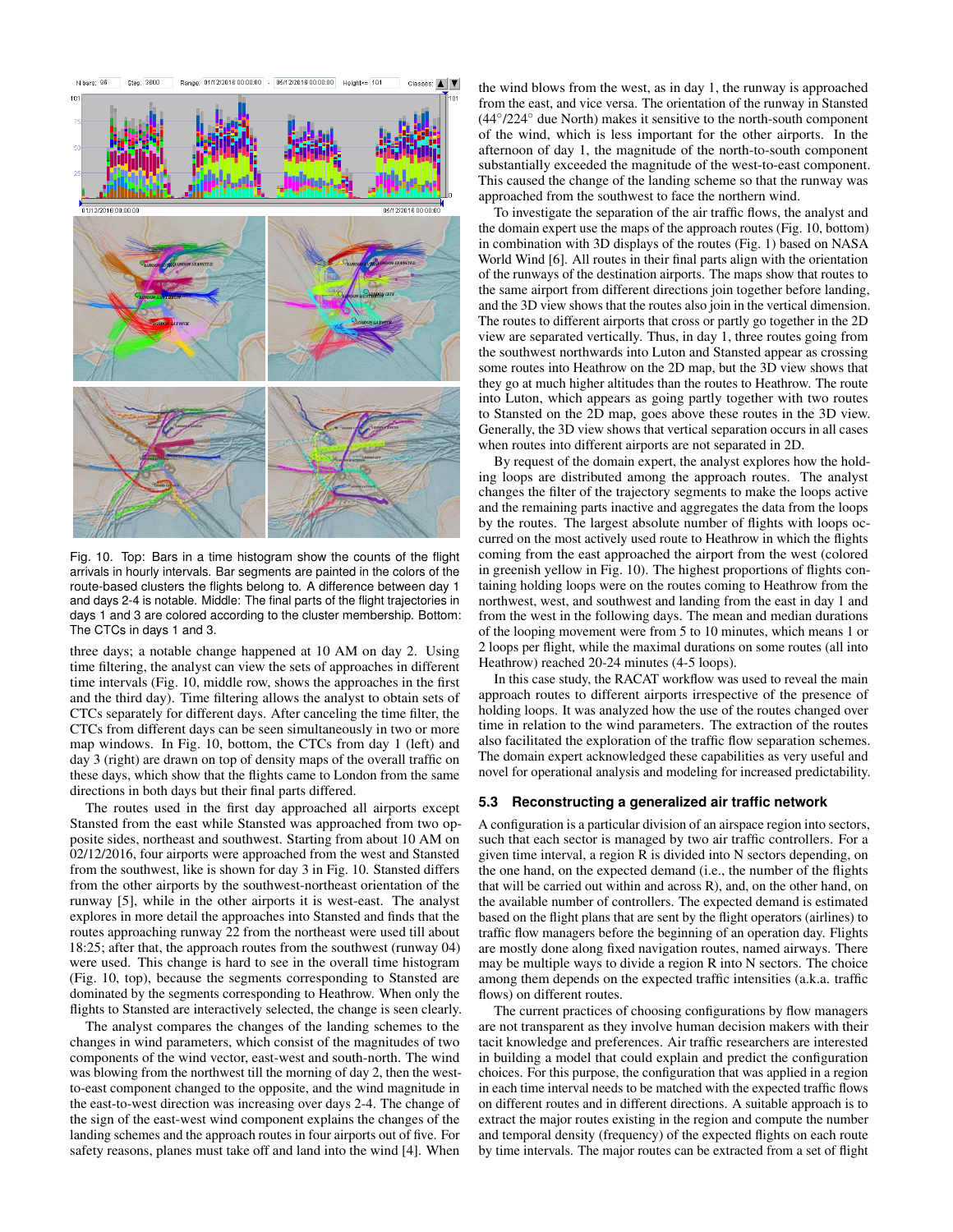

<span id="page-9-0"></span>Fig. 11. Left: The major routes in the upper air subspace of Spain are represented by the central trajectories of flight clusters. The colors differentiate the clusters and the line widths are proportional to the cluster sizes. Middle: Planned flights have been aggregated by a generalized air traffic network constructed on the basis of the extracted major routes. The widths of the lines are proportional to the magnitudes of the traffic flows along the links of the network. Right: The major routes in the lower air subspace of Spain.

plan-based trajectories by applying clustering to their relevant parts.

Apart from fitting in or crossing the region under analysis, the relevant parts of the trajectories required for the route extraction are selected based on the flight levels of the trajectory points. The airspace of each country in Europe is divided in the vertical dimension into lower and upper subspaces with the flight levels below and above 245. The upper subspace corresponds to the en-route parts of the flights and the lower subspace to the approach and take-off areas surrounding airports. As the subspaces are controlled by different rosters, the division into sectors is done separately for the regions in the upper and lower subspaces. The sets of possible configurations are different for the upper and lower regions because the respective routes differ. Hence, it is necessary to extract the major routes separately from the trajectory parts lying in the upper and lower subspaces. This requires application of the clustering procedure to different relevant parts of the trajectories.

This case study focuses on the airspace of Spain. The analyst applies the progressive clustering procedure first to the parts of flight trajectories with flight levels over 245 and then to the parts with flight levels below 245. In Fig. [11,](#page-9-0) left and right, the clusters obtained for the upper and lower subspaces are represented by CTCs reflecting the major routes. Line widths are proportional to the cardinalities of the clusters. The domain expert sees that the detected clusters correspond quite well to the actual main operational flows, but the picture of the upper space routes slightly differs from what was expected. Usually, the dominant flows are between France and Madrid. While they are still very prominent, the attention is attracted to higher than usual flows between the UK and the south of Spain as well as the flows from France and Germany to Balearic Islands. The expert easily finds an explanation: the time period under study includes the Easter holidays, when the south of Spain and Balearic Islands were attractive tourist destinations.

There are two possible ways in which the extracted major routes can be used for the aggregation of traffic data and estimation of the demands by time intervals. The first way is to assign each flight to the best matching route (this can be done using the "route similarity" function) and count the flight number per route and time interval. The second way is to construct a generalized traffic network by treating the intersection points of the routes as nodes and the route segments connecting them as links. The traffic data can then be aggregated by the links of such a network, as illustrated in Fig. [11-](#page-9-0)middle. The red dots on the map mark the network nodes, and the half-arrow symbols between them show the aggregated traffic flows, the line widths being proportional to the flow magnitudes. The domain expert finds that the map shown in Fig. [11-](#page-9-0)middle meaningfully summarizes the overall traffic and reflects very well the known patterns of flows.

The major routes in the lower subspace do not make a network, as can be seen from Fig. [11-](#page-9-0)right. The domain expert explains that the lower air subspace consists of mostly disjoint terminal maneuvering areas (TMAs) that connect airports to the upper subspace. Hence, to calculate the demands for the lower air subspace, the flights can be aggregated by the major routes but not by a network.

In this case study, selection and clustering of relevant parts of flight trajectories allowed the analyst to extract the major flight routes in the

upper and lower subspaces of Spain. These routes provide a suitable basis for the calculation of the demands for the air navigation services.

#### **6 DISCUSSION AND CONCLUSION**

Our case studies have convinced the domain expert that the proposed techniques are effective for the chosen classes of tasks. In the expert's opinion, the performed analyses are highly innovative in the ATM domain and deserve being developed into full-fledged general procedures for solving the classes of problems represented by the case studies. The expert also expressed his belief that the techniques have a great potential for application to other classes of problems in the domain.

Generally, the case studies demonstrate that the RACAT workflow can be flexibly used for a variety of analysis tasks in which different parts of trajectories are relevant. We would like to point out that the approach is not specific to aviation but applicable to other domains where trajectories of moving objects need to be analyzed. Thus, in the ground transportation domain [\[12\]](#page-10-42), analysis tasks may require clustering of trajectories according to their parts on highways, or during rush hours, or within congested areas. In football analysis [\[11\]](#page-10-43), relevant parts of players' trajectories may need to be clustered taking into account ball possession, position on the pitch, and direction and speed of the movement. As the notion of relevance may change throughout the analysis process, interactive filtering tools should enable dynamic modification of the relevance masks, and the clustering needs to be done without destroying the original trajectories due to extracting only relevant parts.

The workflow can be implemented based on any clustering algorithm that permits the use of specific distance functions for trajectories, and any distance function that works at the level of trajectory points or segments. The distance function needs to be modified so that only active points or segments are taken into account. This approach is applicable to any set of trajectories. However, the idea of representing clusters by central trajectories is less general: it makes sense only for clusters of trajectories having similar geometric shapes, i.e., following similar routes. When trajectories are clustered based on other criteria, there may be no common route that can be represented by a single line. In such cases, clusters of trajectories can be summarized in other ways, e.g., by using space tessellation and transforming trajectories into moves between cells [\[10\]](#page-10-8).

In this paper, we have proposed a set of general techniques and visualization guidelines applicable to a wide range of tasks in analysis of movement data. The techniques were tested in case studies with complex real-world data and non-trivial analysis tasks of high practical importance and proved their effectiveness. They can be recommended for use in various domains requiring analysis of movement data.

#### **ACKNOWLEDGMENTS**

The authors wish to thank S.Rinzivillo (CNR, Pisa, IT), C.Navarra and K. Vrotsou (Univ. Lincöping, SE), D. Knodt (Fraunhofer IAIS, DE), D.Scarlatti (Boeing Research, Madrid ES), R.Herranz and R.Marcos (Nommon, Madrid ES). This work was supported in part by EU in project datAcron (grant 687591) and by SESAR JU in projects DART (grant 699299) and INTUIT (grant 699303).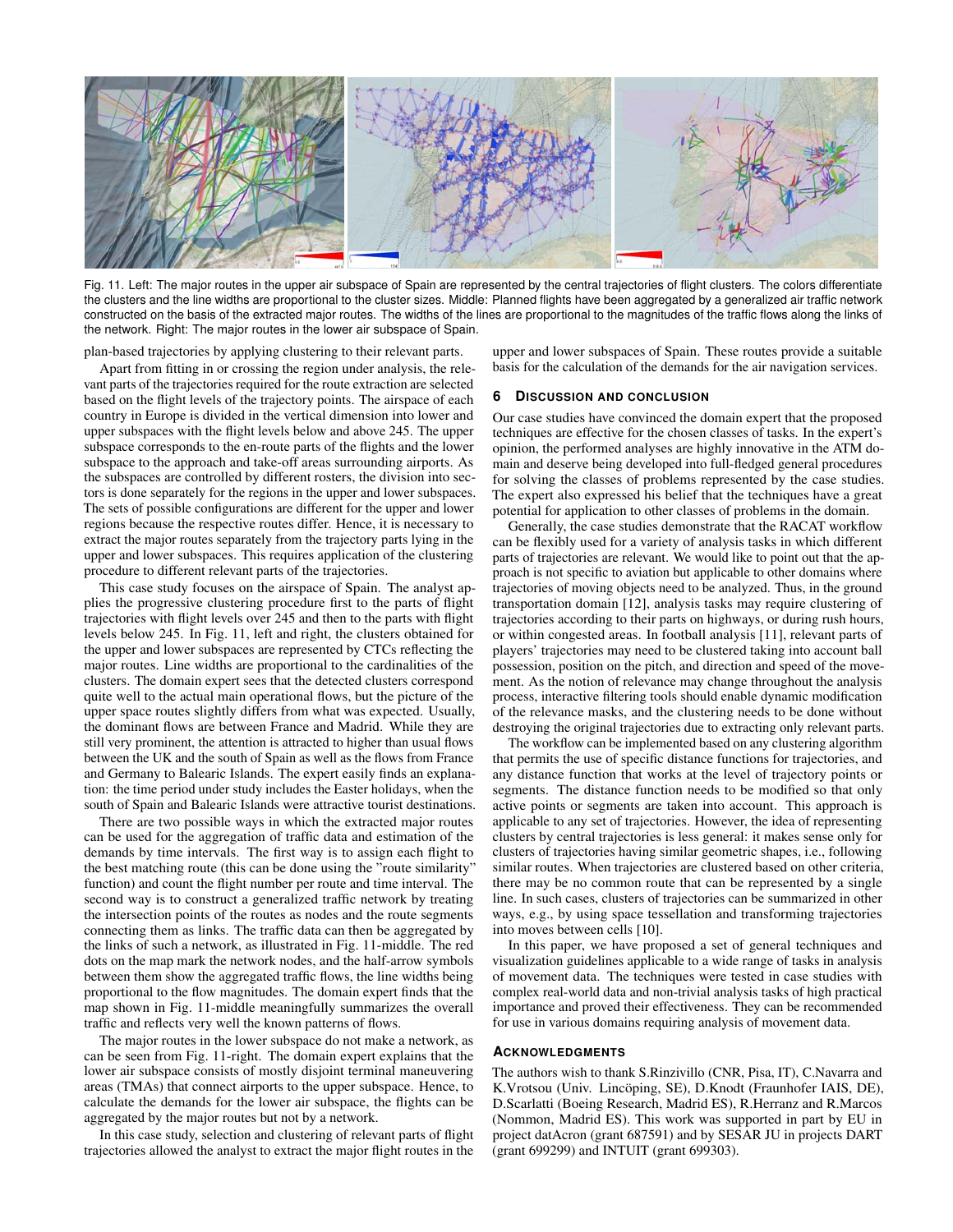#### **REFERENCES**

- <span id="page-10-3"></span>[1] 30,000 flights covering 25 million miles: Beautiful video reveals an entire day of european air travel in just two minutes. [http://www.dailymail.](http://www.dailymail.co.uk/sciencetech/article-2579190) [co.uk/sciencetech/article-2579190](http://www.dailymail.co.uk/sciencetech/article-2579190). Accessed: 24.03.2017.
- <span id="page-10-1"></span>[2] FlightAware. <http://www.flightaware.com>. Accessed: 24.03.2017.
- <span id="page-10-0"></span>[3] FlightRadar24. <https://www.flightradar24.com>. Accessed: 24.03.2017.
- <span id="page-10-40"></span>[4] Heathrow wind direction. [http://www.heathrow.com/noise/](http://www.heathrow.com/noise/heathrow-operations/wind-direction) [heathrow-operations/wind-direction](http://www.heathrow.com/noise/heathrow-operations/wind-direction). Accessed: 24.03.2017.
- <span id="page-10-39"></span>[5] London stansted airport. [https://skyvector.com/airport/EGSS/](https://skyvector.com/airport/EGSS/London-Stansted-Airport) [London-Stansted-Airport](https://skyvector.com/airport/EGSS/London-Stansted-Airport). Accessed: 24.03.2017.
- <span id="page-10-41"></span>[6] NASA World Wind. <https://worldwind.arc.nasa.gov/>. Accessed: 24.03.2017.
- <span id="page-10-9"></span>[7] W. Aigner, S. Miksch, H. Schumann, and C. Tominski. *Visualization of time-oriented data*. Springer Science & Business Media, 2011.
- <span id="page-10-31"></span>[8] G. H. Albrecht, H. T. Lee, and A. Pang. Visual analysis of air traffic data using aircraft density and conflict probability. In *Infotech@ Aerospace 2012*. 2012.
- <span id="page-10-20"></span>[9] H. Alt and M. Godau. Computing the Frchet distance between two polygonal curves. *International Journal of Computational Geometry and Applications*, 05(01n02):75–91, 1995. doi: 10.1142/S0218195995000064
- <span id="page-10-8"></span>[10] G. Andrienko, N. Andrienko, P. Bak, D. Keim, and S. Wrobel. *Visual Analytics of Movement*. Springer, 2013. doi: 10.1007/978-3-642-37583-5
- <span id="page-10-43"></span>[11] G. Andrienko, N. Andrienko, G. Budziak, J. Dykes, G. Fuchs, T. von Landesberger, and H. Weber. Visual analysis of pressure in football. *Data Mining and Knowledge Discovery*, 2017. doi: 10.1007/s10618-017-0513-2
- <span id="page-10-42"></span>[12] G. Andrienko, N. Andrienko, W. Chen, R. Maciejewski, and Y. Zhao. Visual analytics of mobility and transportation: State of the art and further research directions. *IEEE Transactions on Intelligent Transportation Systems*, PP(99):1–18, 2017. doi: 10.1109/TITS.2017.2683539
- <span id="page-10-13"></span>[13] G. Andrienko, N. Andrienko, C. Hurter, S. Rinzivillo, and S. Wrobel. Scalable analysis of movement data for extracting and exploring significant places. *IEEE Transactions on Visualization and Computer Graphics*, 19(7):1078–1094, July 2013. doi: 10.1109/TVCG.2012.311
- <span id="page-10-25"></span>[14] G. Andrienko, N. Andrienko, S. Rinzivillo, M. Nanni, D. Pedreschi, and F. Giannotti. Interactive visual clustering of large collections of trajectories. In *2009 IEEE Symposium on Visual Analytics Science and Technology*, pp. 3–10, Oct 2009. doi: 10.1109/VAST.2009.5332584
- <span id="page-10-29"></span>[15] N. Andrienko, G. Andrienko, L. Barrett, M. Dostie, and P. Henzi. Space transformation for understanding group movement. *IEEE Transactions on Visualization and Computer Graphics*, 19(12):2169–2178, Dec 2013. doi: 10.1109/TVCG.2013.193
- <span id="page-10-14"></span>[16] N. Andrienko, G. Andrienko, E. Camossi, C. Claramunt, J. M. Cordero-Garcia, G. Fuchs, M. Hadzagic, A.-L. Jousselme, C. Ray, D. Scarlatti, and G. Vouros. Visual exploration of movement and event data with interactive time masks. *Visual Informatics*, 1(1):25 – 39, 2017. doi: 10.1016/j.visinf. 2017.01.004
- <span id="page-10-16"></span>[17] M. Ankerst, M. M. Breunig, H.-P. Kriegel, and J. Sander. Optics: Ordering points to identify the clustering structure. *SIGMOD Rec.*, 28(2):49–60, June 1999. doi: 10.1145/304181.304187
- <span id="page-10-21"></span>[18] D. J. Berndt and J. Clifford. Using dynamic time warping to find patterns in time series. In *KDD workshop*, vol. 10, pp. 359–370. Seattle, WA, 1994.
- <span id="page-10-33"></span>[19] J. Buchmüller, H. Janetzko, G. Andrienko, N. Andrienko, G. Fuchs, and D. A. Keim. Visual analytics for exploring local impact of air traffic. *Computer Graphics Forum*, 34(3):181–190, 2015. doi: 10.1111/cgf.12630
- <span id="page-10-7"></span>[20] S. Buschmann, M. Trapp, and J. Döllner. Animated visualization of spatial– temporal trajectory data for air-traffic analysis. *The Visual Computer*, 32(3):371–381, 2016. doi: 10.1007/s00371-015-1185-9
- <span id="page-10-38"></span>[21] L. Delgado. European route choice determinants. examining fuel and route charge trade-offs. In *Eleventh USA/Europe Air Traffic Management Research and Development Seminar (ATM2015)*, 2015.
- <span id="page-10-27"></span>[22] M. Enriquez and C. Kurcz. A simple and robust flow detection algorithm based on spectral clustering. In *ICRAT Conference*, 2012.
- <span id="page-10-5"></span>[23] O. Ersoy, C. Hurter, F. Paulovich, G. Cantareiro, and A. Telea. Skeletonbased edge bundling for graph visualization. *IEEE Transactions on Visualization and Computer Graphics*, 17(12):2364–2373, Dec 2011. doi: 10. 1109/TVCG.2011.233
- <span id="page-10-15"></span>[24] M. Ester, H.-P. Kriegel, J. Sander, and X. Xu. A density-based algorithm for discovering clusters a density-based algorithm for discovering clusters in large spatial databases with noise. In *Proceedings of the Second International Conference on Knowledge Discovery and Data Mining*, KDD'96, pp. 226–231. AAAI Press, 1996.
- <span id="page-10-23"></span>[25] N. Ferreira, J. T. Klosowski, C. E. Scheidegger, and C. T. Silva. Vector field k-means: Clustering trajectories by fitting multiple vector fields. *Computer Graphics Forum*, 32(3pt2):201–210, 2013. doi: 10.1111/cgf. 12107
- <span id="page-10-22"></span>[26] M. Gariel, A. N. Srivastava, and E. Feron. Trajectory clustering and an application to airspace monitoring. *IEEE Transactions on Intelligent Transportation Systems*, 12(4):1511–1524, Dec 2011. doi: 10.1109/TITS. 2011.2160628
- <span id="page-10-28"></span>[27] F. Giannotti, M. Nanni, D. Pedreschi, F. Pinelli, C. Renso, S. Rinzivillo, and R. Trasarti. Unveiling the complexity of human mobility by querying and mining massive trajectory data. *The VLDB Journal*, 20(5):695–719, Oct. 2011. doi: 10.1007/s00778-011-0244-8
- <span id="page-10-10"></span>[28] M. Harrower, A. L. Griffin, and A. MacEachren. Temporal focusing and temporal brushing: assessing their impact in geographic visualization. In *Proceedings of 19th International Cartographic Conference, Ottawa, Canada*, vol. 1, pp. 729–738, 1999.
- <span id="page-10-11"></span>[29] M. Harrower, A. MacEachren, and A. L. Griffin. Developing a geographic visualization tool to support earth science learning. *Cartography and Geographic Information Science*, 27(4):279–293, 2000.
- <span id="page-10-35"></span>[30] B. K. P. Horn. Hill shading and the reflectance map. *Proceedings of the IEEE*, 69(1):14–47, Jan 1981. doi: 10.1109/PROC.1981.11918
- <span id="page-10-32"></span>[31] C. Hurter, R. Alligier, D. Gianazza, S. Puechmorel, G. Andrienko, and N. Andrienko. Wind parameters extraction from aircraft trajectories. *Computers, Environment and Urban Systems*, 47:28 – 43, 2014. doi: 10. 1016/j.compenvurbsys.2014.01.005
- <span id="page-10-30"></span>[32] C. Hurter, Y. Brenier, J. Ducas, and E. L. Guilcher. Cap: Collaborative advanced planning, trade-off between airspace management and optimized flight performance: Demonstration of en-route reduced airspace congestion through collaborative flight planning. In *2016 IEEE/AIAA 35th Digital Avionics Systems Conference (DASC)*, pp. 1–9, Sept 2016. doi: 10. 1109/DASC.2016.7777947
- <span id="page-10-4"></span>[33] C. Hurter, M. Serrurier, R. Alonso, G. Tabart, and J.-L. Vinot. An automatic generation of schematic maps to display flight routes for air traffic controllers: Structure and color optimization. In *Proceedings of the International Conference on Advanced Visual Interfaces*, AVI '10, pp. 233–240. ACM, New York, NY, USA, 2010. doi: 10.1145/1842993.1843034
- <span id="page-10-12"></span>[34] C. Hurter, B. Tissoires, and S. Conversy. Fromdady: Spreading aircraft trajectories across views to support iterative queries. 15(6):1017–1024, 2009. doi: 10.1109/TVCG.2009.145
- <span id="page-10-36"></span>[35] S. Jang, N. Elmqvist, and K. Ramani. Motionflow: Visual abstraction and aggregation of sequential patterns in human motion tracking data. *IEEE Transactions on Visualization and Computer Graphics*, 22(1):21–30, Jan 2016. doi: 10.1109/TVCG.2015.2468292
- <span id="page-10-17"></span>[36] H. Jeung, M. L. Yiu, and C. S. Jensen. *Trajectory Pattern Mining*, pp. 143–177. Springer New York, New York, NY, 2011. doi: 10.1007/978-1 -4614-1629-6\_5
- <span id="page-10-6"></span>[37] T. Klein, M. van der Zwan, and A. Telea. Dynamic multiscale visualization of flight data. In *2014 International Conference on Computer Vision Theory and Applications (VISAPP)*, vol. 1, pp. 104–114, Jan 2014.
- <span id="page-10-2"></span>[38] A. Koblin. Flight patterns. [http://www.aaronkoblin.com/work/](http://www.aaronkoblin.com/work/flightpatterns/) [flightpatterns/](http://www.aaronkoblin.com/work/flightpatterns/). Accessed: 24.03.2017.
- <span id="page-10-34"></span>[39] O. D. Lampe and H. Hauser. Interactive visualization of streaming data with kernel density estimation. In *2011 IEEE Pacific Visualization Symposium*, pp. 171–178, March 2011. doi: 10.1109/PACIFICVIS.2011. 5742387
- <span id="page-10-26"></span>[40] J.-G. Lee, J. Han, and K.-Y. Whang. Trajectory clustering: A partition-andgroup framework. In *Proceedings of the 2007 ACM SIGMOD International Conference on Management of Data*, SIGMOD '07, pp. 593–604. ACM, New York, NY, USA, 2007. doi: 10.1145/1247480.1247546
- <span id="page-10-19"></span>[41] M. Nanni and D. Pedreschi. Time-focused clustering of trajectories of moving objects. *Journal of Intelligent Information Systems*, 27(3):267– 289, 2006. doi: 10.1007/s10844-006-9953-7
- <span id="page-10-18"></span>[42] N. Pelekis, G. Andrienko, N. Andrienko, I. Kopanakis, G. Marketos, and Y. Theodoridis. Visually exploring movement data via similarity-based analysis. *Journal of Intelligent Information Systems*, 38(2):343–391, 2012. doi: 10.1007/s10844-011-0159-2
- <span id="page-10-37"></span>[43] A. Perer and F. Wang. Frequence: Interactive mining and visualization of temporal frequent event sequences. In *Proceedings of the 19th International Conference on Intelligent User Interfaces*, IUI '14, pp. 153–162. ACM, New York, NY, USA, 2014. doi: 10.1145/2557500.2557508
- <span id="page-10-24"></span>[44] S. Rinzivillo, D. Pedreschi, M. Nanni, F. Giannotti, N. Andrienko, and G. Andrienko. Visually driven analysis of movement data by progressive clustering. *Information Visualization*, 7(3-4):225–239, 2008. doi: 10.